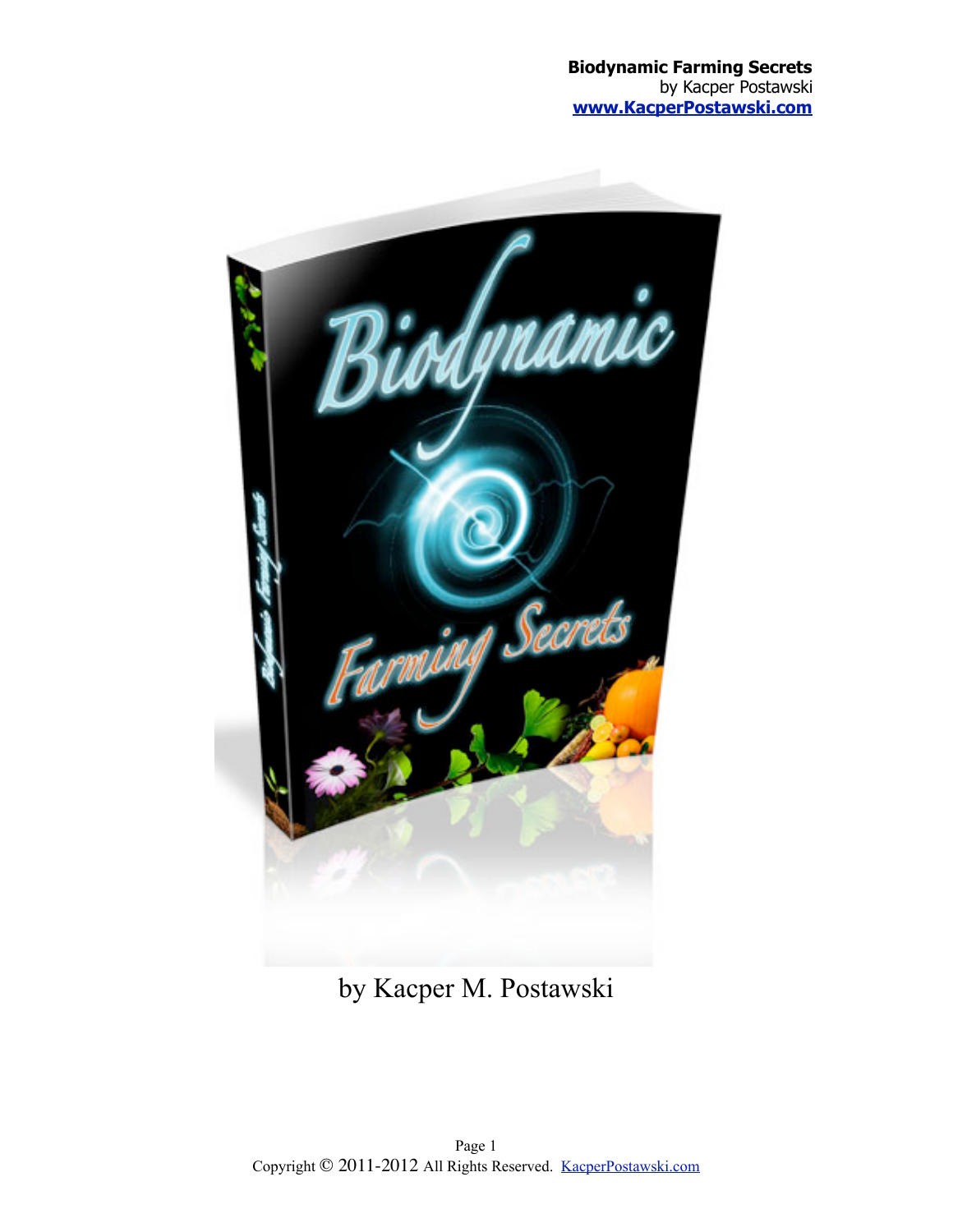# "If at first, the idea is not absurd, then there is no hope for it" **~ Albert Einstein**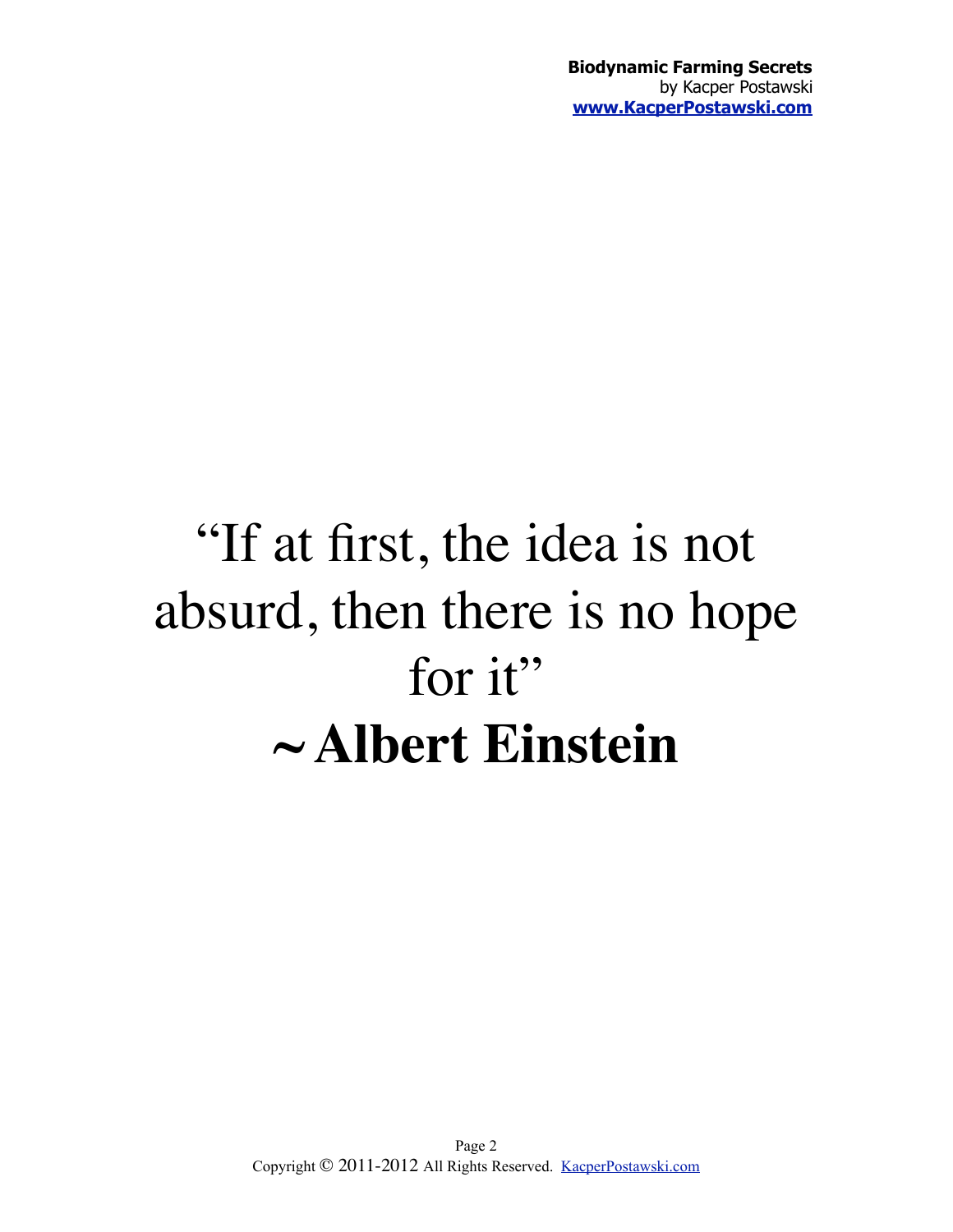#### **Copyright Notice**

#### Copyright © 2011 Kacper Postawski Companies All Rights Reserved

#### **All Rights Reserved**

No part of this report may be reproduced or transmitted in any form whatsoever, electronic, or mechanical including photocopying, recording or by any informational storage and retrieval system without the express written dated and signed permission of the authors.

#### **Disclaimer/And Or Legal Notice**

The information presented herein represents the view of the authors as of the date of publication. Because of the rate with which conditions change, the authors reserve the right to alter and update their opinions based on new conditions.

This e-book is for informational purposes only. While every attempt was made to verify the information provided here, neither the authors nor their affiliates assume any responsibility for errors inaccuracies or omissions. Any slights to people or organizations are unintentional.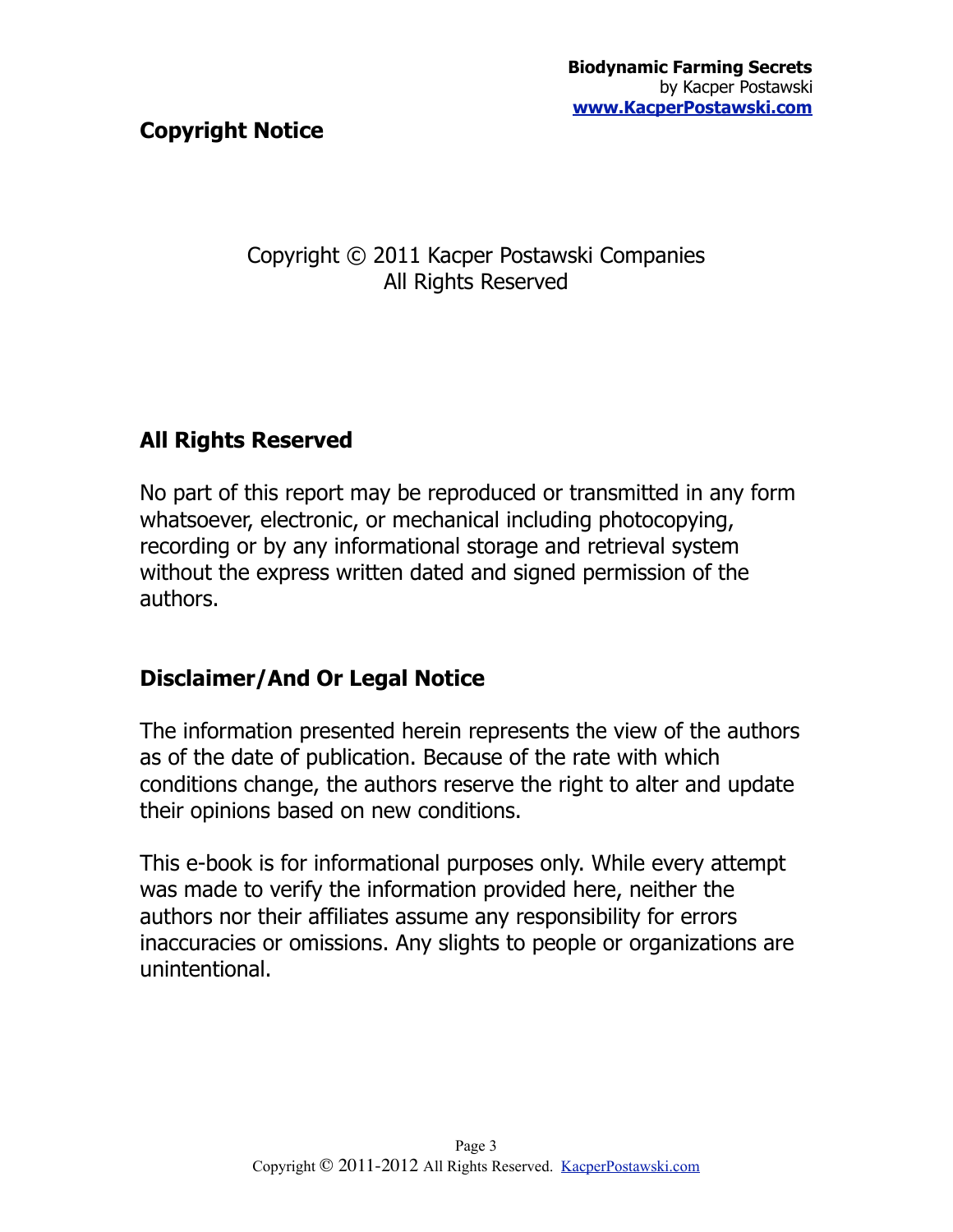## **Table of Contents**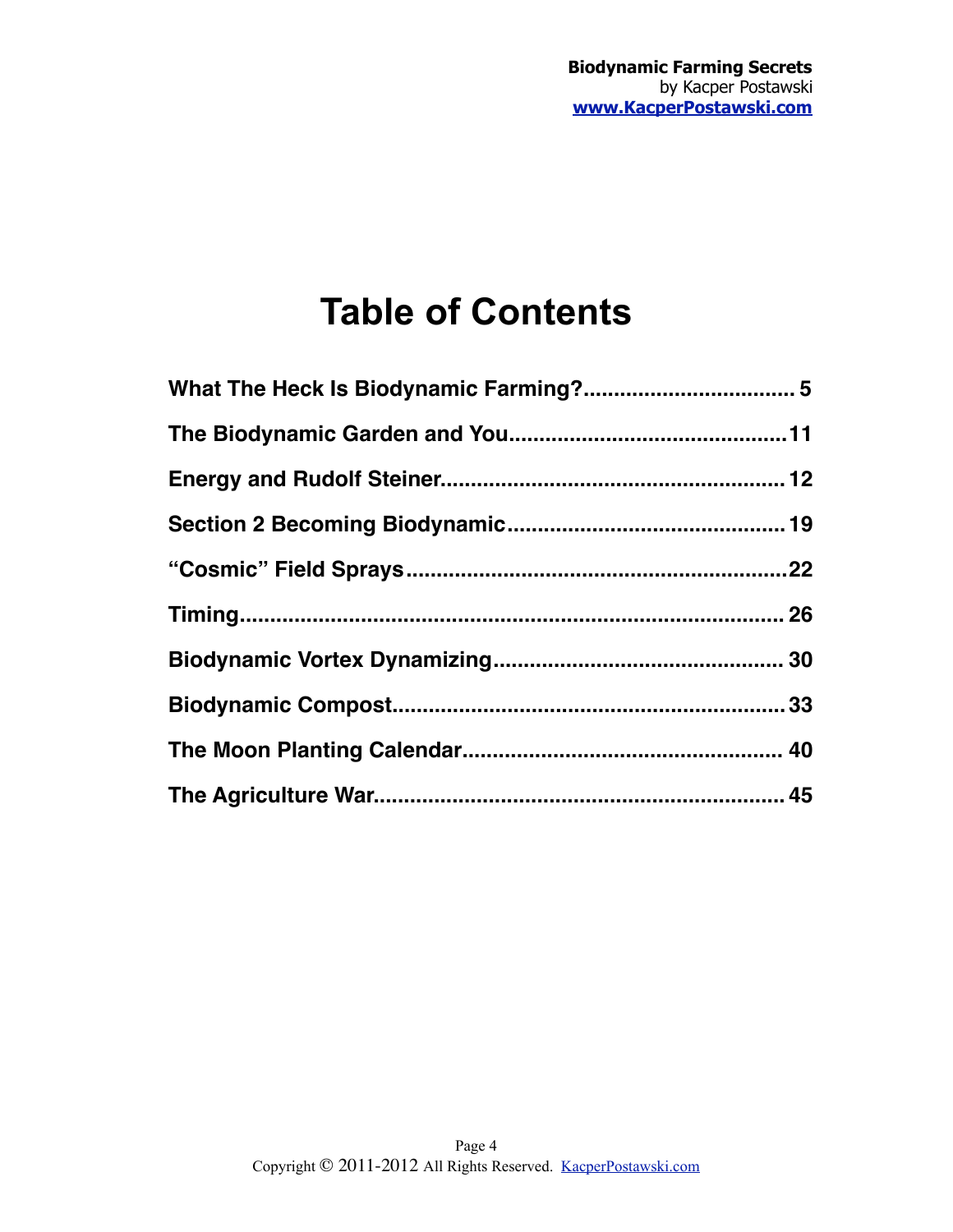# <span id="page-4-0"></span>**What The Heck Is Biodynamic Farming?**

## Remembering Ancient Secrets...

Children are incredibly intelligent beings, unpolluted yet by clouds of dogma and life experience, their intelligence may not appear conscious, but lies within their root-deep connection to mother earth, and nature. They feel things we do not.

Ever since I was a little boy, I remember feeling that there was something terribly wrong with the world of the human beings with whom I lived with.

I felt there was something we're all forgetting, like we were somehow grinding up against simplicity itself, and making everything extremely complicated and wasteful. I felt there was a clear blue pristine sky of clarity and truth that we weren't in tune with.

This morning, as I give my 2 year-old daughter an iodine treatment for the radio-active rain falling from the sky in Vancouver(as a result of Nuclear Meltdown in Japan), I find that same feeling I felt as a little boy, only this time its glaring me right in the face, and it's not so subtle.

We are destroying this planet at an alarming rate, and we are on the brink of extinction.

The biggest crisis looming on the horizon right now is the food crisis.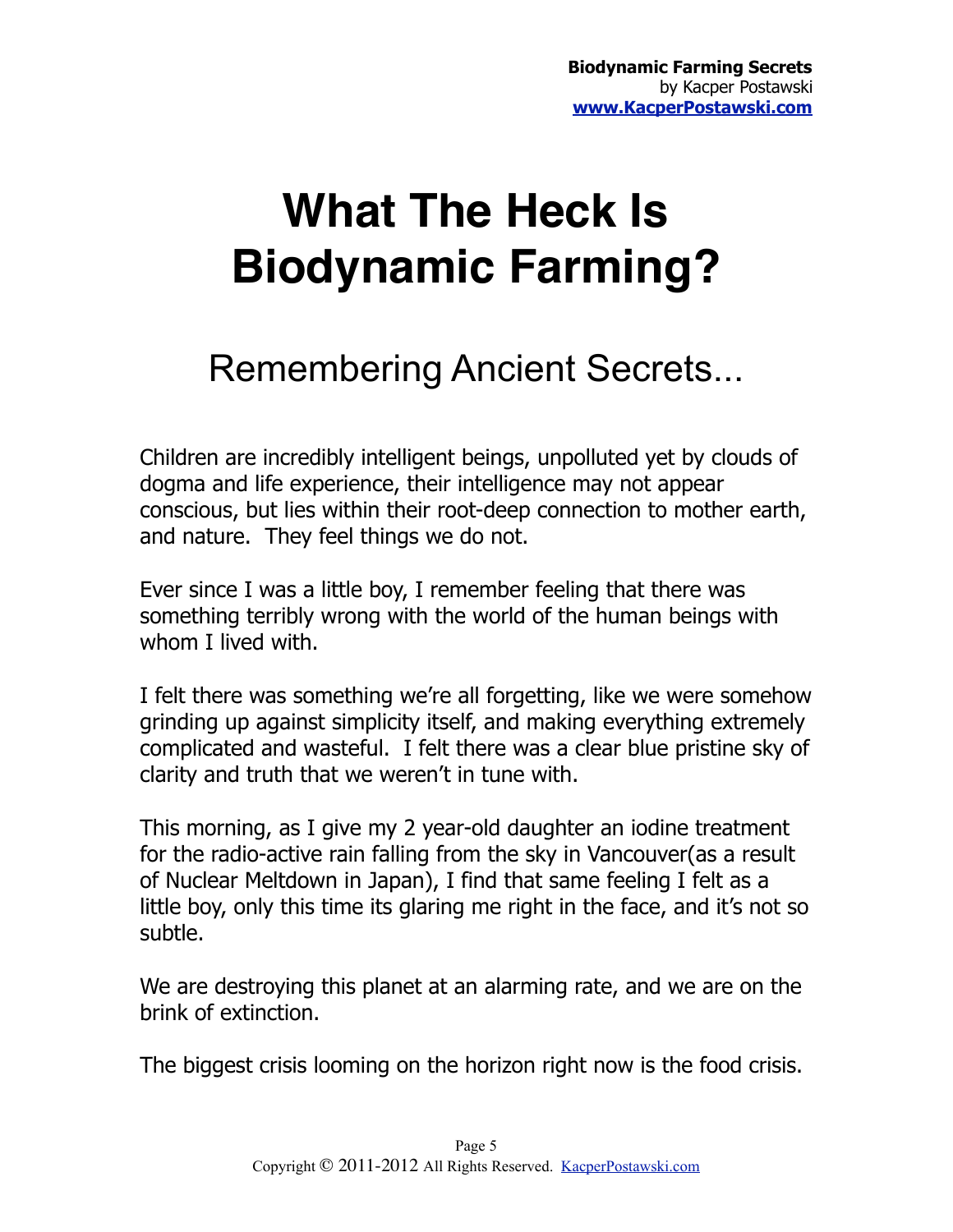The time of getting your food from the super-market every week is quite simply coming to an end.

As inflation and oil prices sky-rocket, food shortages will begin, and at one point, the food will simply stop coming.

All the crops in North America are being destroyed by devastating farming practices which are depleting the soil. The food in stores right now is poisoning the population with pesticides and Genetically Modified organisms.

The large underground water reserves in the central USA states (Arizona, New Mexico), which are responsible for 80% of the national food production are depleted, and are leading to record high food prices and shortages as draughts turn the land to dead desert in many areas.

All this, and pages of other reasons, are why it's important for anyone who's awake to the times, to start remembering "**the old wisdom**", and begin growing their own food... but how? How do you start growing food in such a polluted environment?

Is there a way to grow food in a way that is so harmonious that it can:

- 1) Grow incredible food for your family, with extreme nutrient density.
- 2) Help bring dead soil back to life and heal the planet.
- 3) Require minimum effort on the gardener / farmer.
- 4) Benefit your life in a way you never imagined gardening could: give you more peace, joy, and happiness in your life.
- 5) Open a doorway to a new dimension in your life.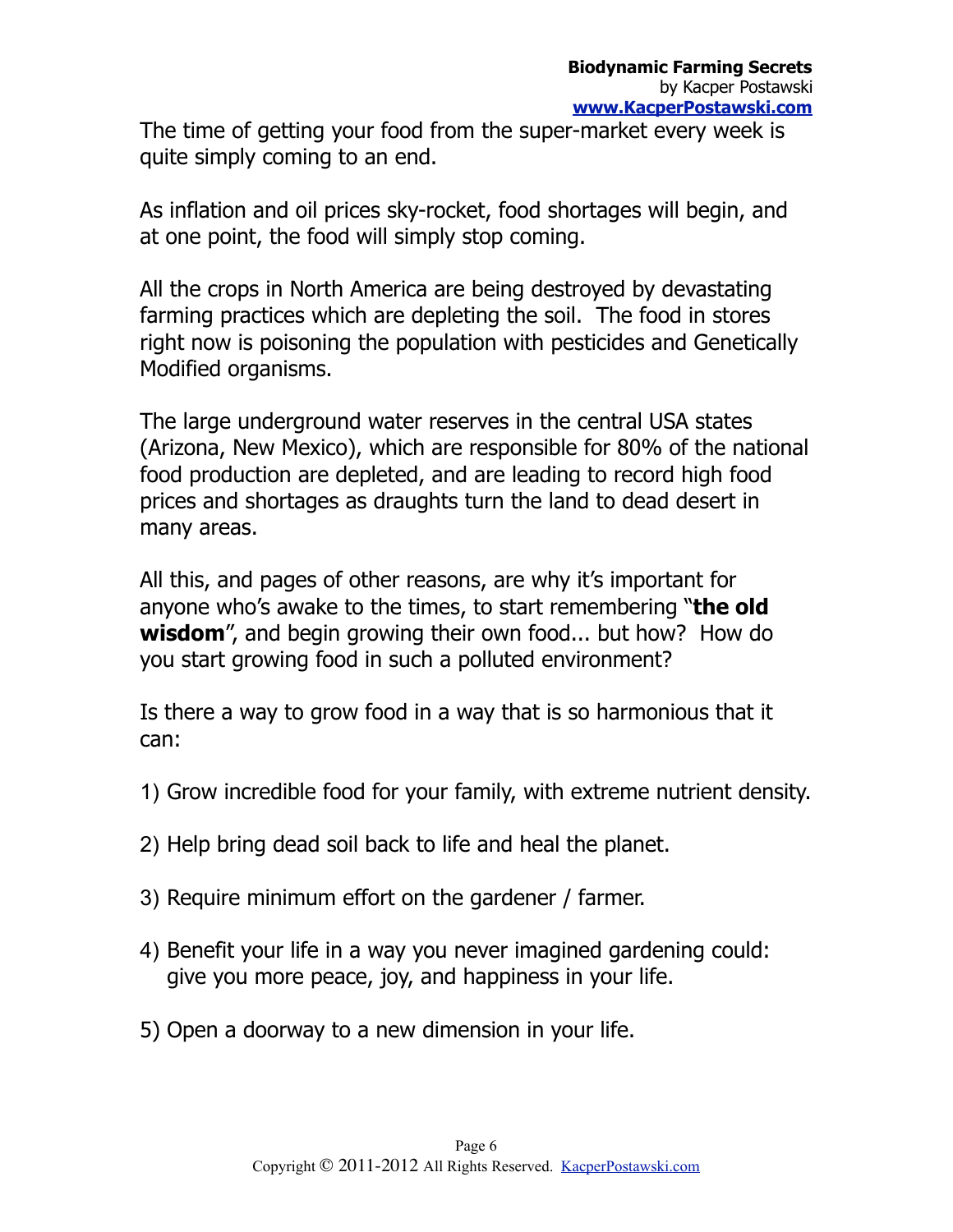There is such a way, it's called **Biodynamic Farming**, and it's why I am writing this book.



**Rudolf Steiner**

Times of famine and suffering aren't new to this planet, what we are experiencing now was foreshadowed many years ago after World War 1.

After the war, many farmers weren't able to grow food. The soil was dead in many areas due to warfare, chemical weapons and a host of other problems. They were desperate, and turned to this man(above), Rudolf Stener.

If you don't know him, you soon will, because he may save your life. Rudolf Steiner was a genius and a mystic clairvoyant, his philosophies have contributed greatly to our world in the area of alternative schooling and alternative medicine.

During this time of agricultural disaster, Steiner gave a series of 8 very important lectures which have since become famous, and the foundation of Biodynamic Farming.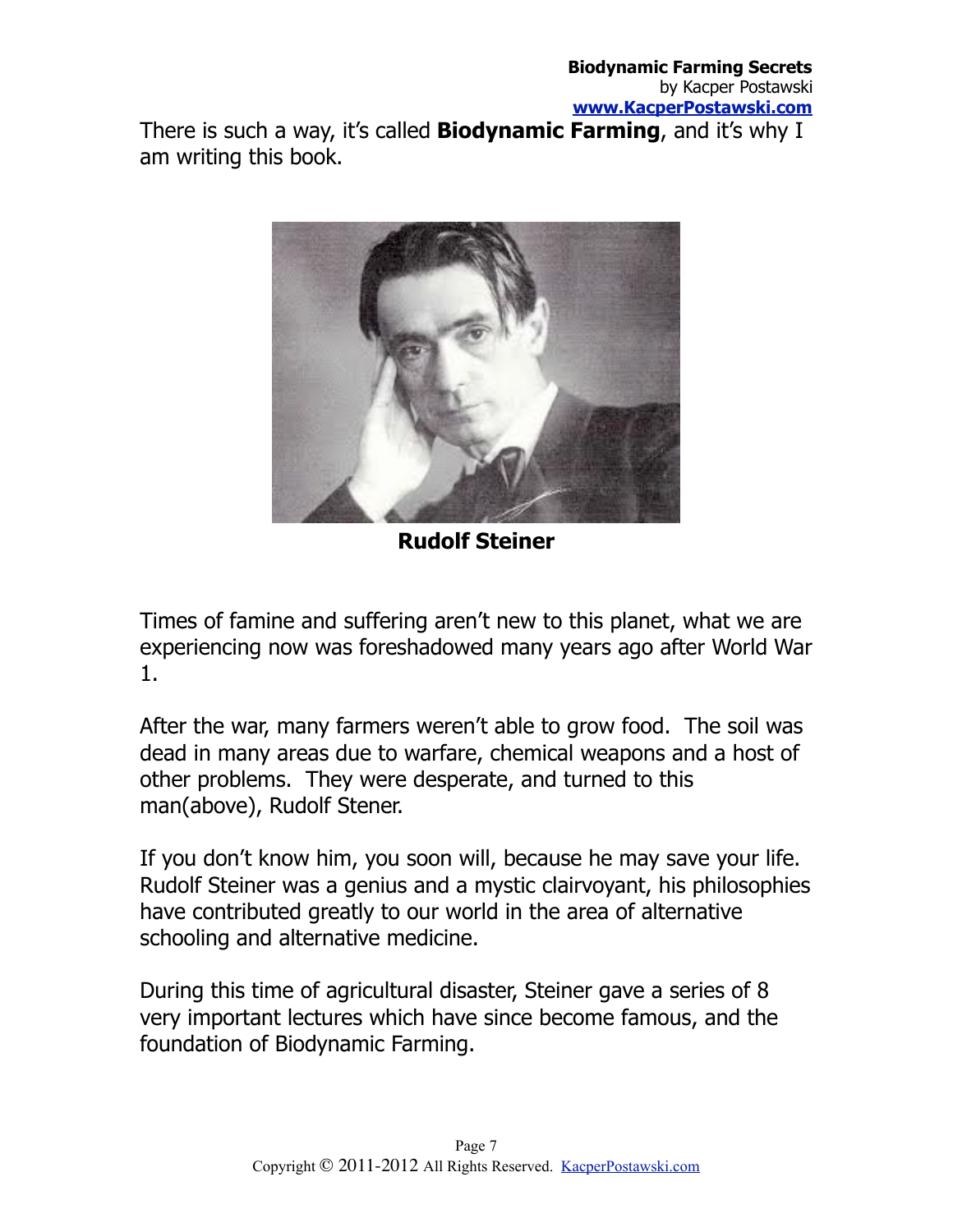After farmers implemented what Steiner taught them... magically, everything came back to life and they began thriving again.

Biodynamic Farming is seriously the real deal, and the scope of what is possible goes way beyond **"organic farming."** Do not confused biodynamic farming with organic farming, two very different things.

Biodynamic Farming is a series of simple, mystical, and incredibly odd steps one can take to begin to:

- 1.Turn dead soil and dead plants into alive, incredibly radiant life giving soil and thriving plants.
- 2. Greatly increase harvest yields of all fruit and vegetables
- 3.Grow food that is incredibly dense with nutrients, way beyond that of conventional, or even organic farm.
- 4.The food grown biodynamically has incredible healing abilities on the human body.

Today biodynamic farming is largely used in the wine industry, **biodynamic wine** is the most expensive and incredible wine in the world.

There have been a few scientific experiments to see just how biodynamic farming out-performs regular food production methods, and the results are off the scale.

However, if you're interested as to **why** it works, I'm afraid you'll be sorely disappointed. To date, modern science cannot explain as to why biodynamic farming does what it does.

The basic steps and principles to bio-dynamic farming are rather simple... there really aren't many... and may seem a little... "weird" to a newcomer.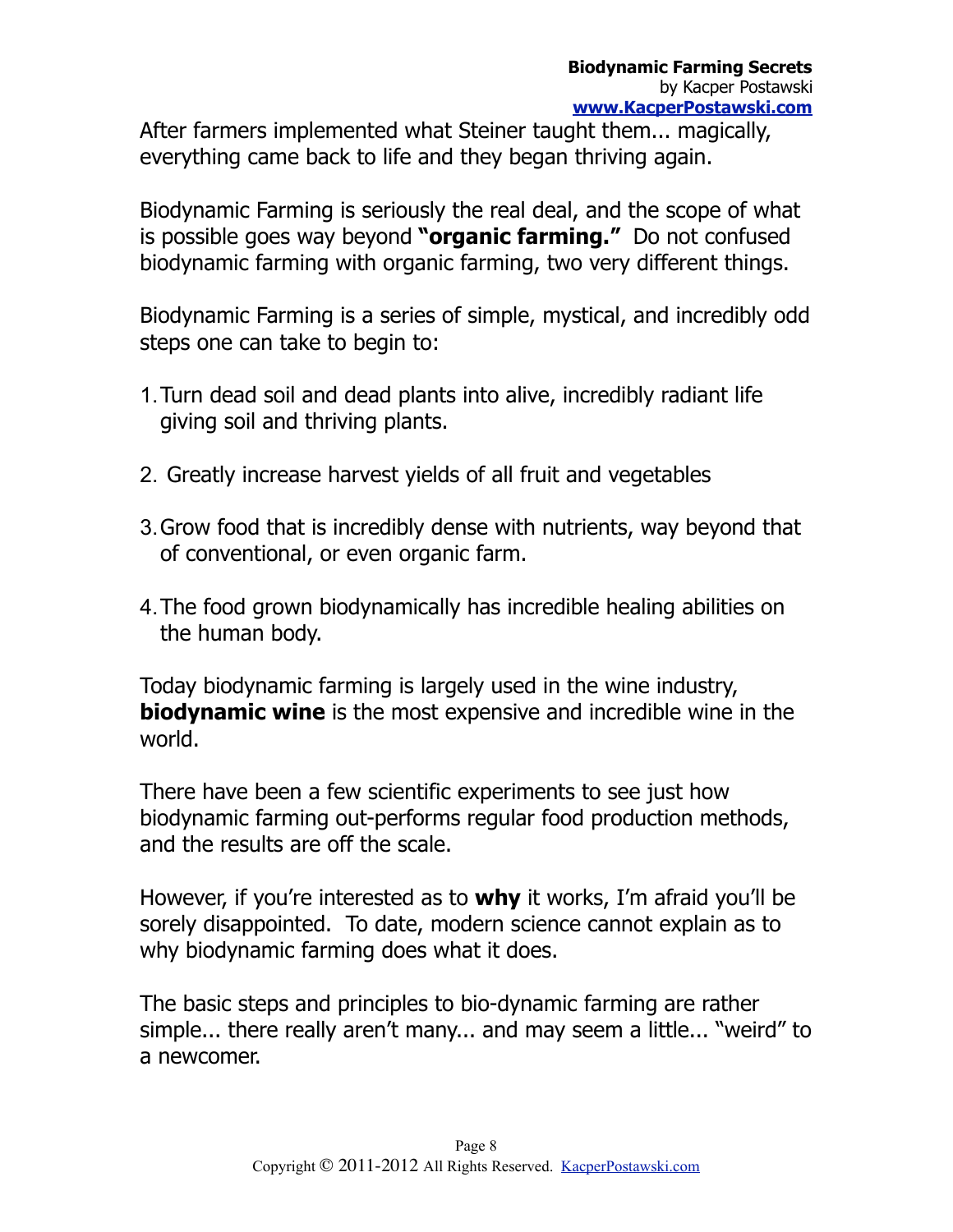For example, one of the biodynamic core principles is vortexing water, something you'll be doing a lot of soon. Vortexed water is now beginning to be widely used in "progressive" science, and water filtration applications, but "modern", and "official" science is lightyears away from understanding it.

Steiner was a mystic, not a guy who followed the rules.

He channeled ancient cosmic wisdom and gave it to the people. He didn't care if people would understand or what they would think.

In my opinion, conventional science will never understand biodynamic methods. Quantum science may perhaps.

This is because biodynamic farming takes you deep down the rabbit hole of reality. It's why I said the final benefit of it is:

#### **5) Opening a new dimension in your life.**

The most beautiful part of biodynamic farming is not that you get an incredible amount of amazing produce... it's that you begin to realize your incredible connection to this Earth, and the cosmos.

Any muscle you don't use over time begins to atrophied, and go stagnant, until you don't even feel it anymore.

Each one of us has a pineal gland, that is said to be largely responsible for wisdom, psychic connection, telepathy, etc.

Biodynamic Gardening, if you tune into it, will begin to use this part of your brain.

Many well practiced bio-dynamic gardeners, (I kid you not) are very telepathic, especially with plants. They don't rely on charts, steps, or "knowledge" anymore, they simply talk to the plants and listen to what they want.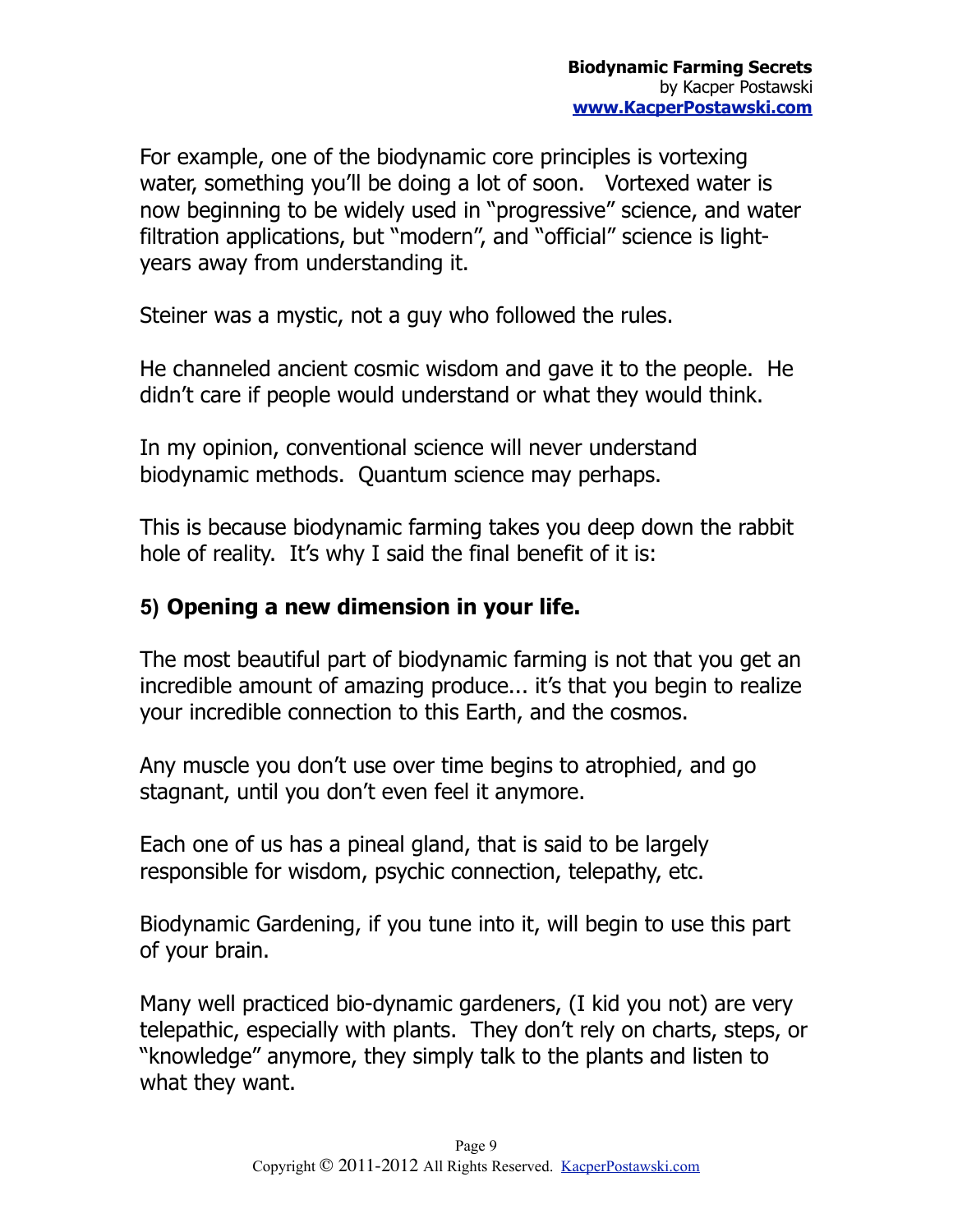If you're new to this, then maybe all this sounds like voodoo hokey pokey kumba-ya type of nonsense.

However, if in your heart things rings true, then let me take you on a short journey through this book, as I introduce to you the very basic foundational wisdom of biodynamic farming, and how to begin applying it.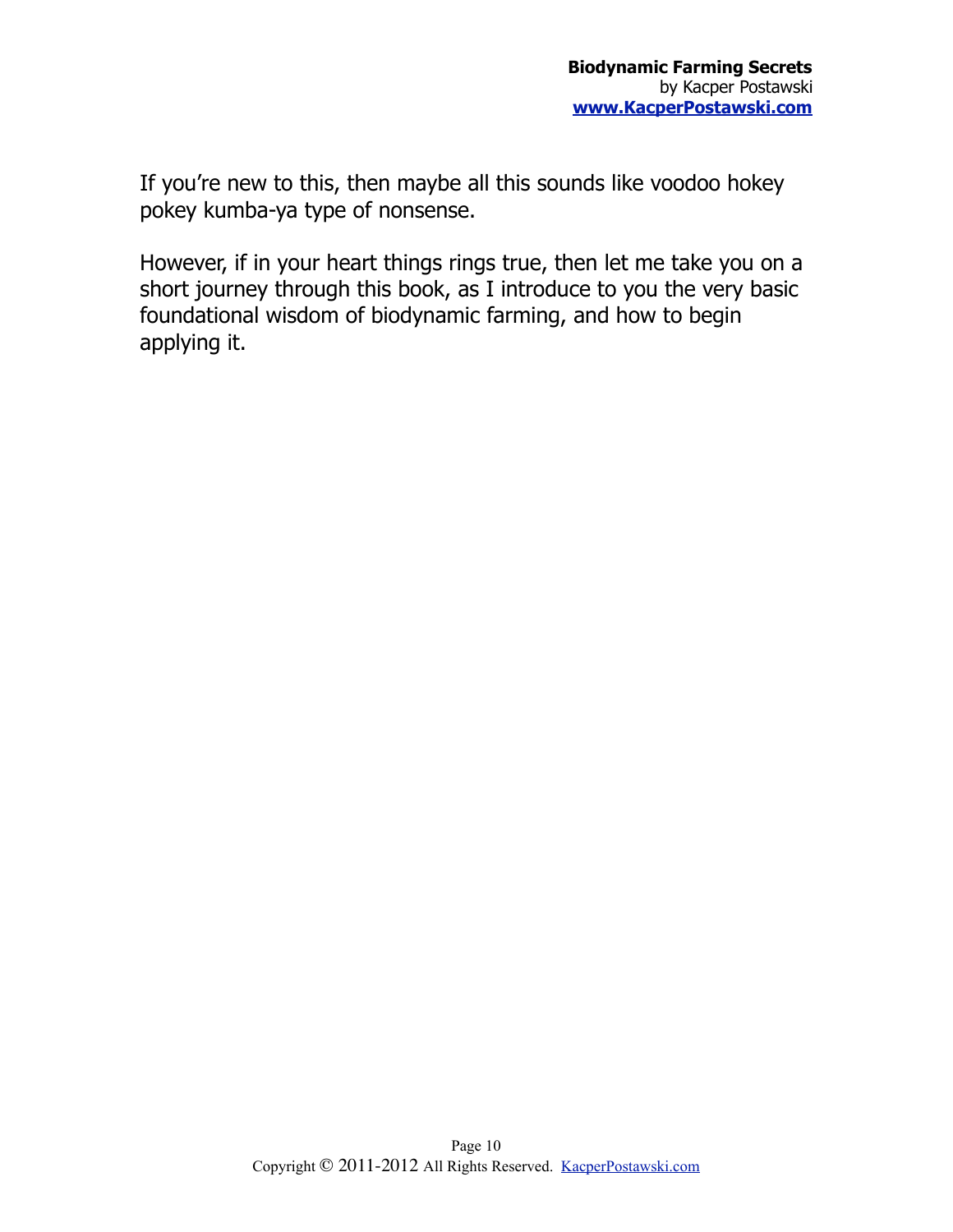## <span id="page-10-0"></span>Section 1 **The Biodynamic Garden and You**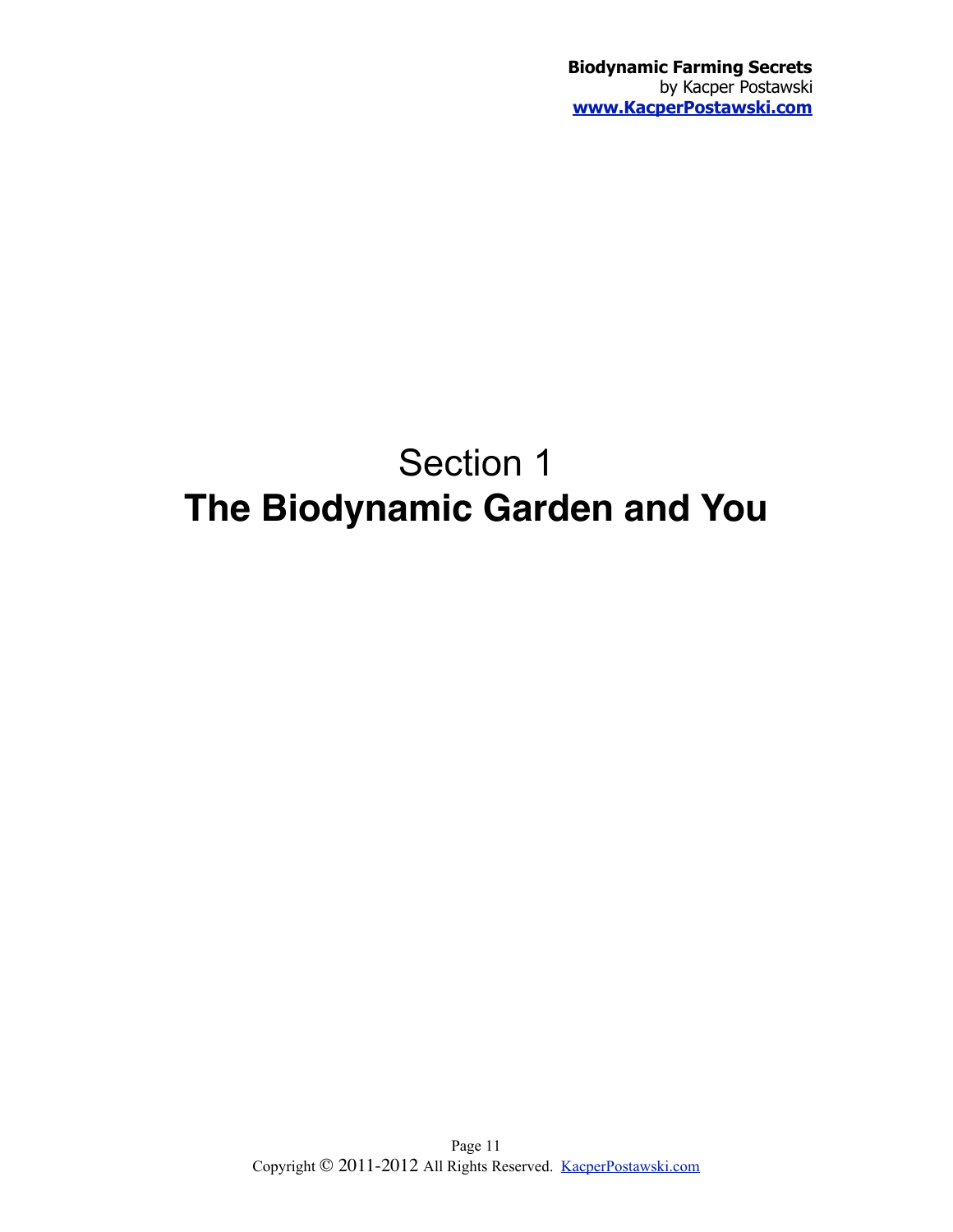## <span id="page-11-0"></span>**Energy and Rudolf Steiner**

Biodynamic farming really isn't about doing "physical" things to get results, such as adding better compost, or watering more, etc. All those actions fall into the regular "farming/gardening advice" category. To understand biodynamic farming, you have to broaden your awareness to the world of energy.

Let's look at the term "biodynamic" to start our discussion. As you know, many of our modern words come from the ancient Greeks and this is no exception. "Bios" means life and "dynamos" means energy.

As a gardener, you know that the soil in which you grow is quite literally alive. It's full of living microorganisms, bacteria, and life forms that help oxygenate and provide nutrients for your soil and, ultimately, to your plants.

Of course, the plants you grow are also alive. Their root systems use the nutrients available in the soil as well as the vitamins and minerals you provide to grow produce for you and your family. These plants also provide nutrients to insects like honeybees for them to grow and continue pollinating other plants.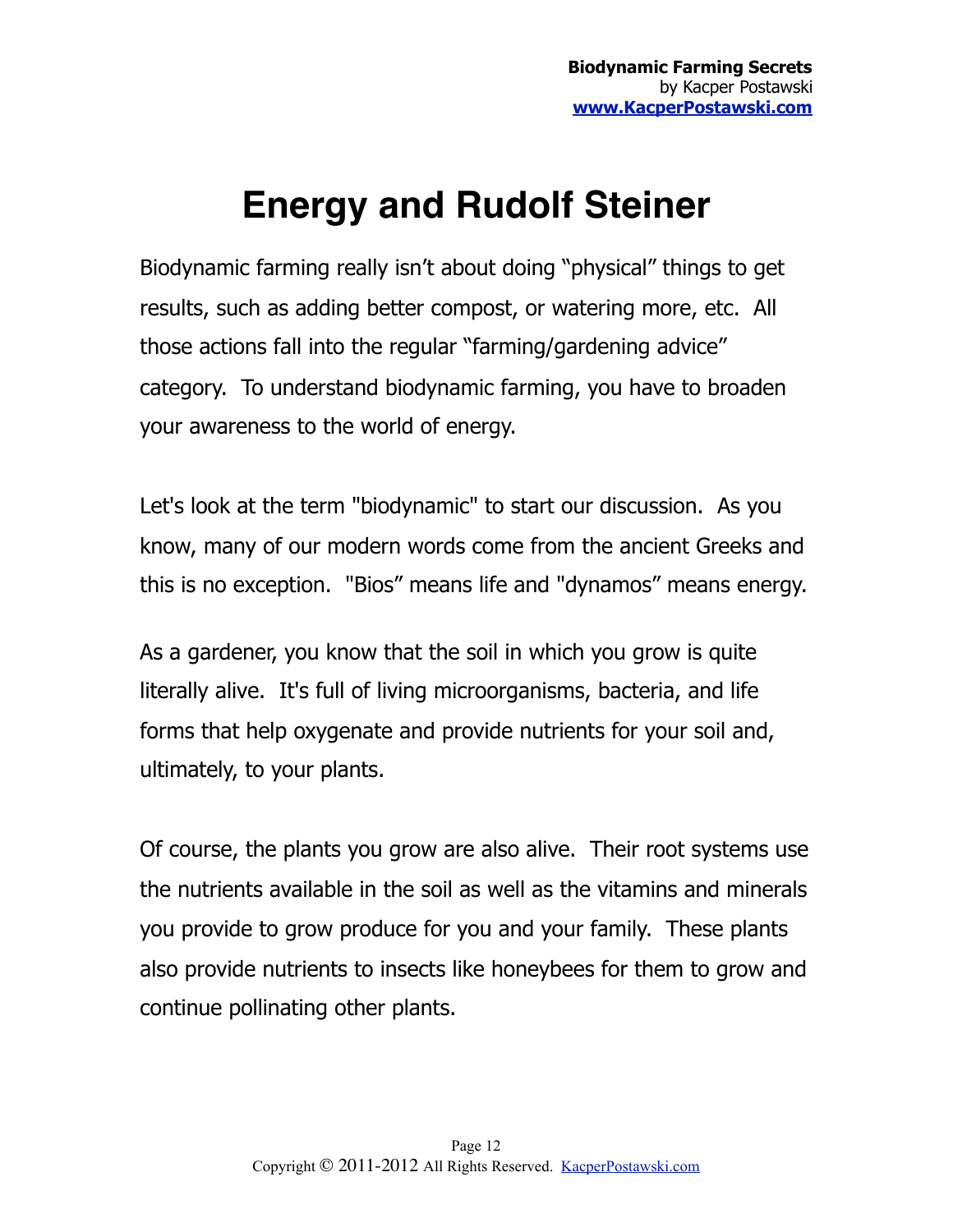It is this symbiosis, this working together, of soil, plants, and animals that nurtures the biodynamic growing revolution.

You may be asking yourself what the difference is between biodynamic gardening and regular gardening. The difference is found in how field sprays and compost are created.

Back of the early 1920s, when the Industrial Revolution had staked its claim on farming, agriculture began a drastic change that influenced how we've grown crops throughout the 20th-century.

Larger combines were built and "bigger and faster" were the hallmarks to food production. Unfortunately, chemical sprays were starting to be used in addition to large automated machines as farmers could see they could control insect population and increase production.

This new "modern" way of farming and gardening took away the symbiosis between soil, animals and plants and put crop productivity in the hands of man instead of nature.

Farming became more about money than about growing good, organic food.

### **Rudolf Steiner's Background**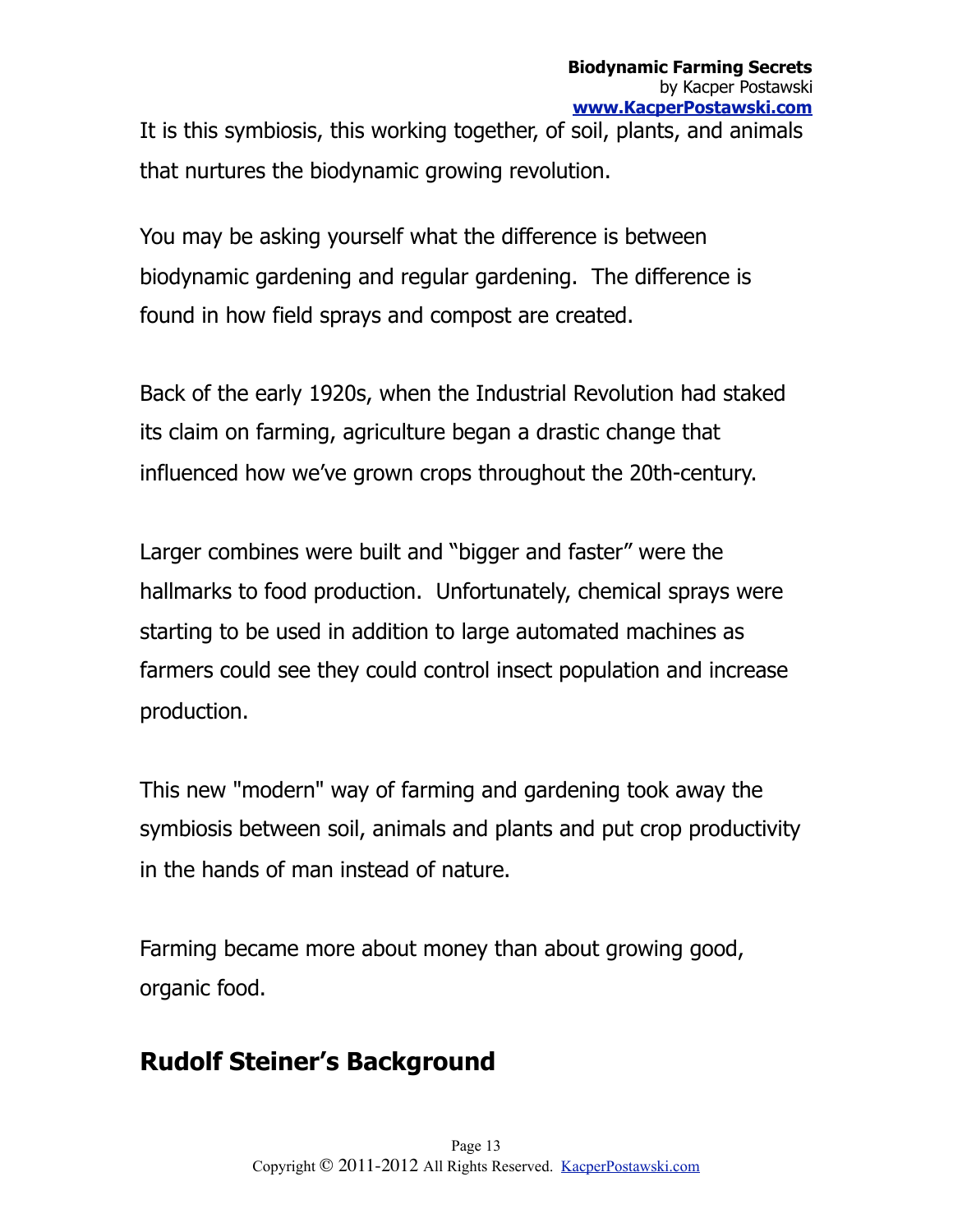Rudolf Steiner is to biodynamic agriculture as John Deere is to large combines.

Born in 1861, Steiner was the son of a railroad stationmaster in Austria. He was exposed to both ancient rituals as well as 19thcentury modern inventions like the railroad and telegraph. In his day, agriculture was a large portion of peasant life and he observed how the Austrian farmers seems to have an innate sixth sense when it came to nature, the changing of the seasons, and what was needed to be done to grow high-quality crops.

Steiner grew up among the peasant people of Austria. He planted crops and helped with livestock which all led to his belief in and founding of biodynamic agriculture. He had a background in science that lent itself well to this kind of gardening and he spent his lifetime studying all of the nuances of life and growth.

It was in 1924 that the fundamentals of biodynamic gardening came to fruition. Simply put, biodynamic gardening joins earth ecology and the universe in a mutually beneficial way.

Steiner's methods help restore balance and equilibrium to the earth by the addition of broken down organic matter known as humus and through crop rotation, field sprays and biodynamic composting.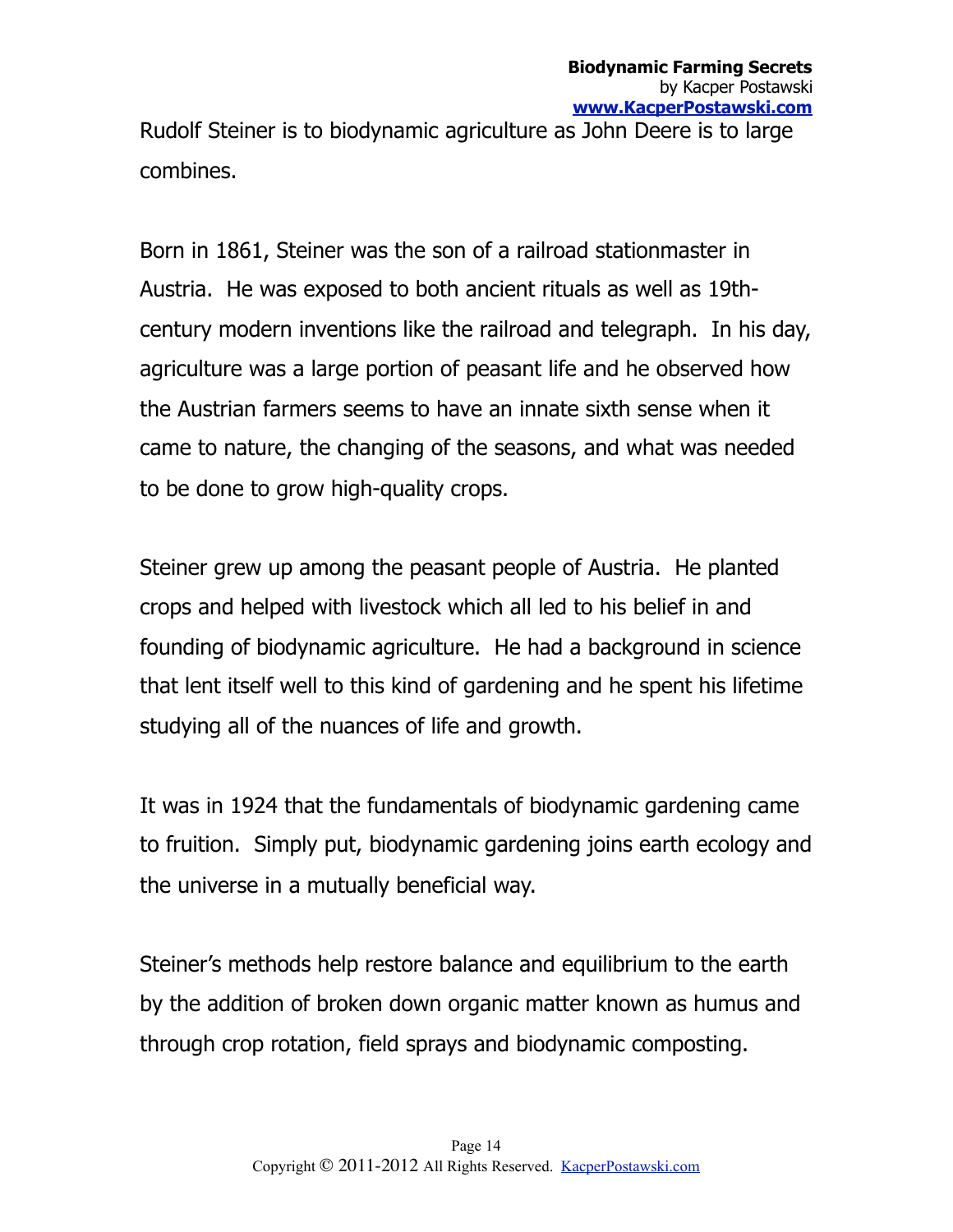### **The Basics of Biodynamic Gardening**

So what are the basics of biodynamic growing? Biodynamics looks deeply at the soil itself as a living organism. So many of us look at soil as just a medium for growing the produce we want.

But it is so much more.

What do you think about when you grow tomatoes? I'm not talking about just the act of planting a tomato plant or harvesting the fruit. In our world of bigger, better and faster it's so easy to overlook the importance of the earth.

But the soil is an entity all its own. It's a living, breathing organism that must be nurtured and maintained in order for it to be the gardening partner you want it to be.

And the soil is not just a combination of minerals, organisms, and bacteria. This is a very western view.

Imagine having to chose a romantic partner, but instead of being able to meet them face-to-face, you were given 10 partners to chose from, and got a detailed analysis of each person on paper which described each person according to their mineral and atomic content: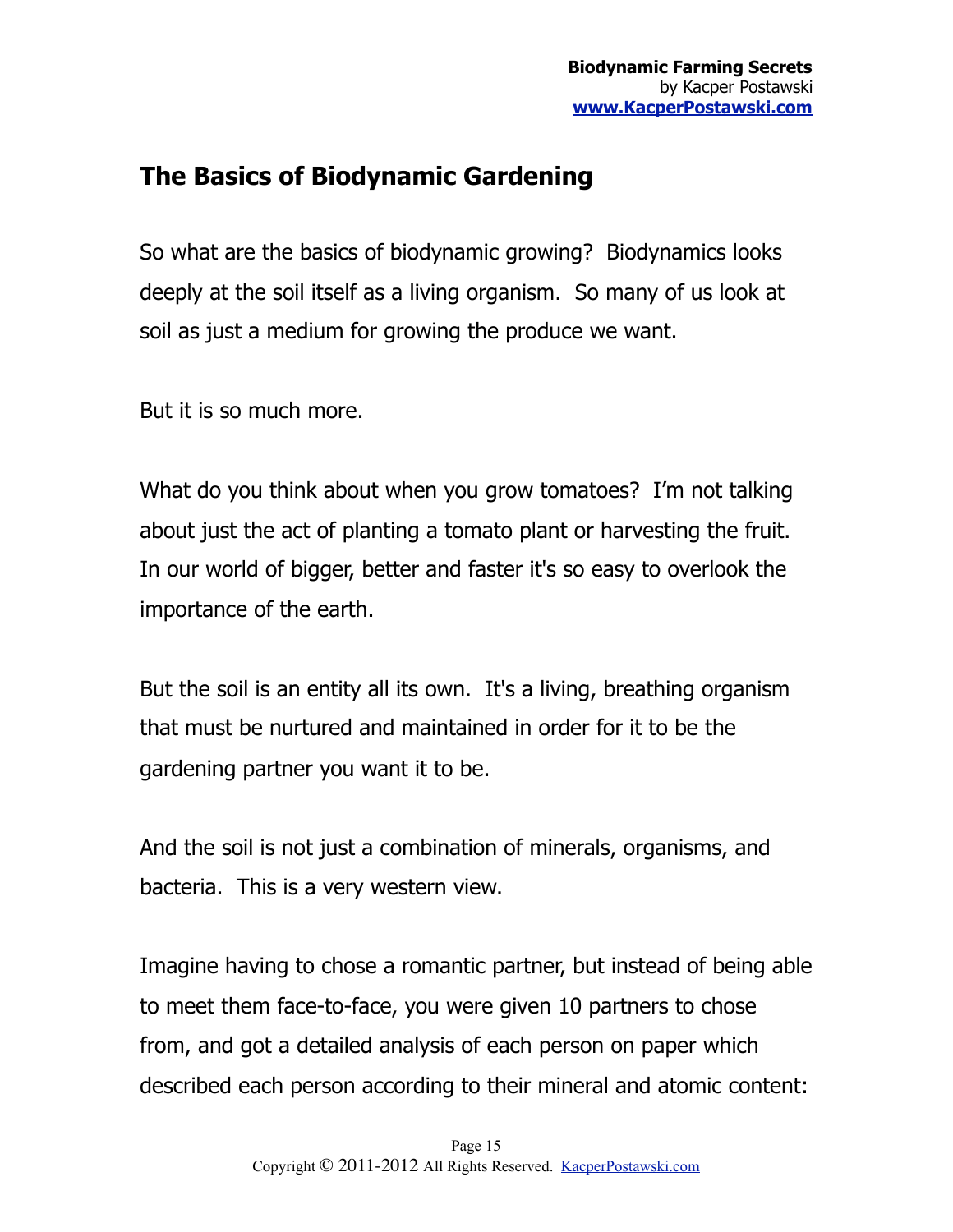#### **Jane Smith**

60% Water 2% Iron 33% Carbon etc.

This kind of view reduces the world to flatness. And when most people say "yes, the soil is alive", they don't really mean what they say, what they're really saying is "Yeah, there's bugs in there and all kinds of living organisms"

This is not what biodynamics refers to when it says "Life"

When Steiner said the soil was alive, he really meant it!

It's a real, living, **CONSCIOUS BEING**. With it's own agenda, it's own way of processing information, **it has thoughts, feelings, moods**, etc. They are not human thoughts or moods, but they are thoughts and moods.

Every time you walk through a garden or a farm, you are visiting an alien being with a vast amount of wisdom and information. This being has it's own energetic heart-beat and it's own pulse.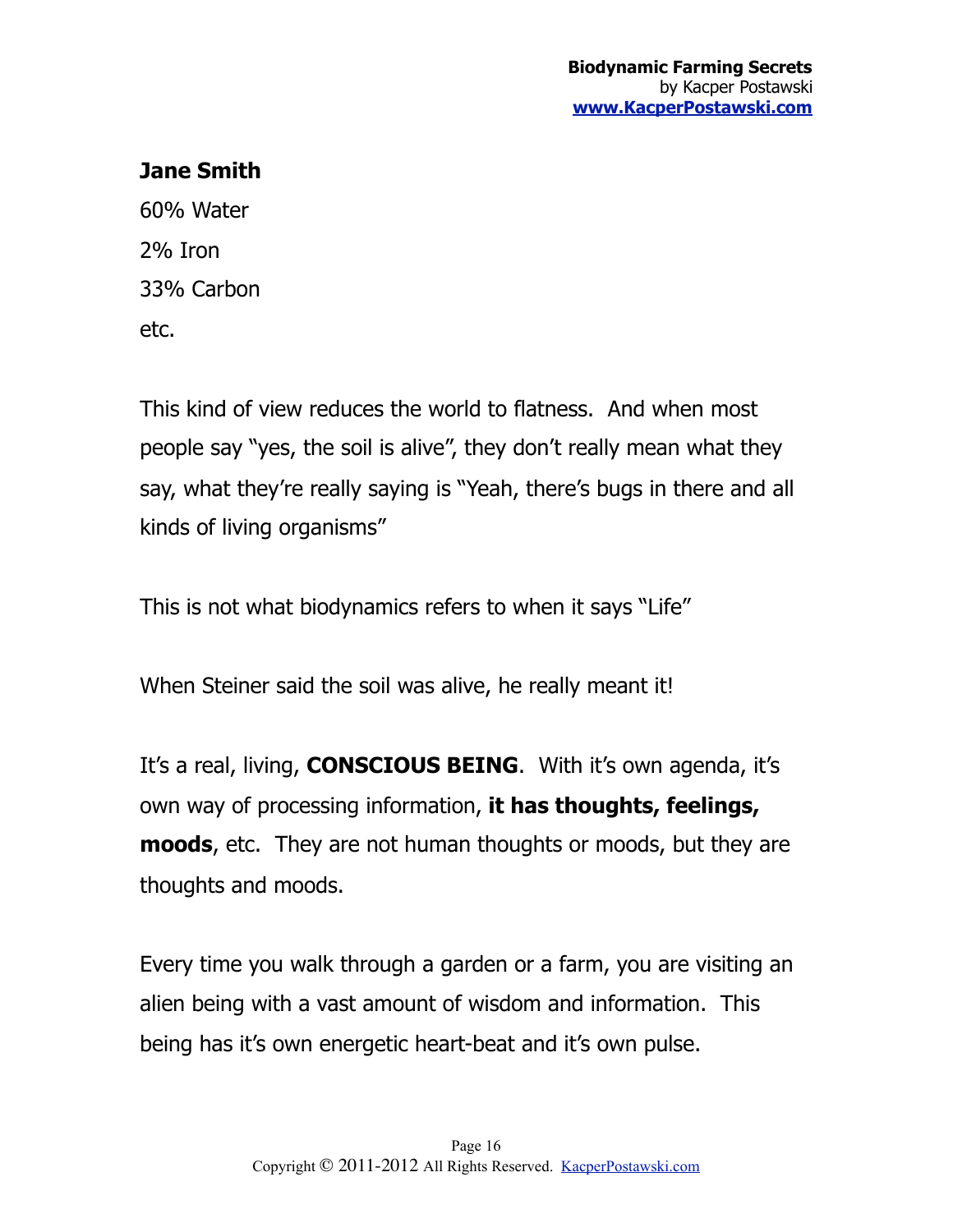To be a fantastic gardener / farmer, you do not need a fancy trick or the latest tip, the core deciding factor will simply be the extent to which you're in-tune with this conscious being.

This is also why the basics of biodynamics are so simple... Biodynamics recognizes that the soil is a conscious being, it knows infinitely more than you know about growing food, after all, **that's what it's been doing for millions of years! It's got a lot more experience than you do.**

All you have to do, is step out of its way, listen, and apply the techniques to **help it return to it's natural thriving state.**

Your soil is like an incredible friend who can provide you and your family with everything you need to thrive and live happily in this world. This friend has been damaged and hurt, and is barely surviving. **With biodynamics, you can help the soil return to it's original super-conscious form in every sense of the world.**

Here are a couple of critical ideas that are the cornerstones of biodynamic gardening:

• Proper management of organic materials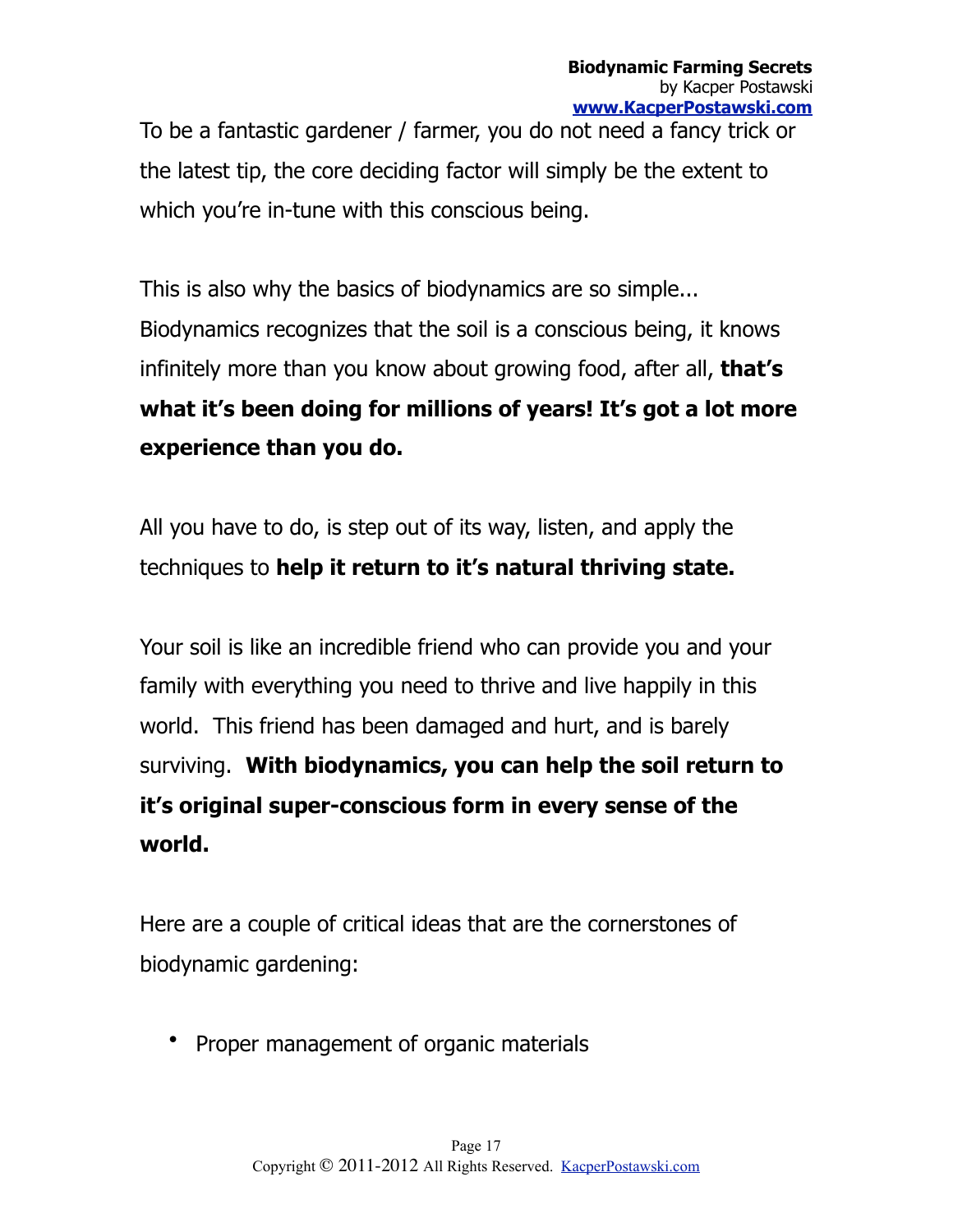- Use of "cosmic" field sprays. (This is the real "voodoo" weird fun stuff)
- Appropriate crop rotation
- Preparation of compost using biodynamic amendments
- Timing of when to plant

In Section 2, I'll give you how-to instructions on how to start your own biodynamic garden.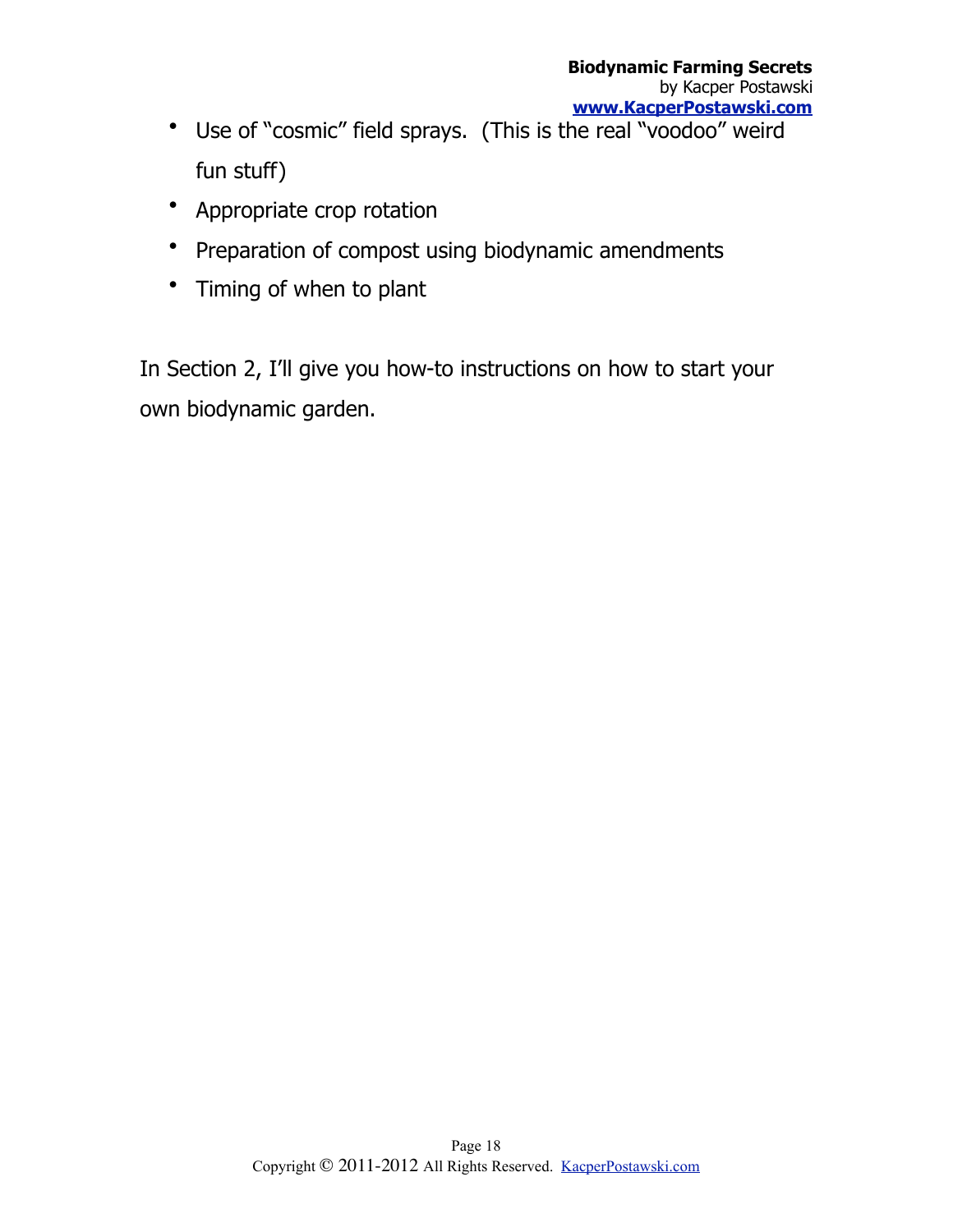**Biodynamic Farming Secrets** by Kacper Postawski **[www.KacperPostawski.com](http://www.KacperPostawski.com)**

## <span id="page-18-0"></span>Section 2 **Becoming Biodynamic**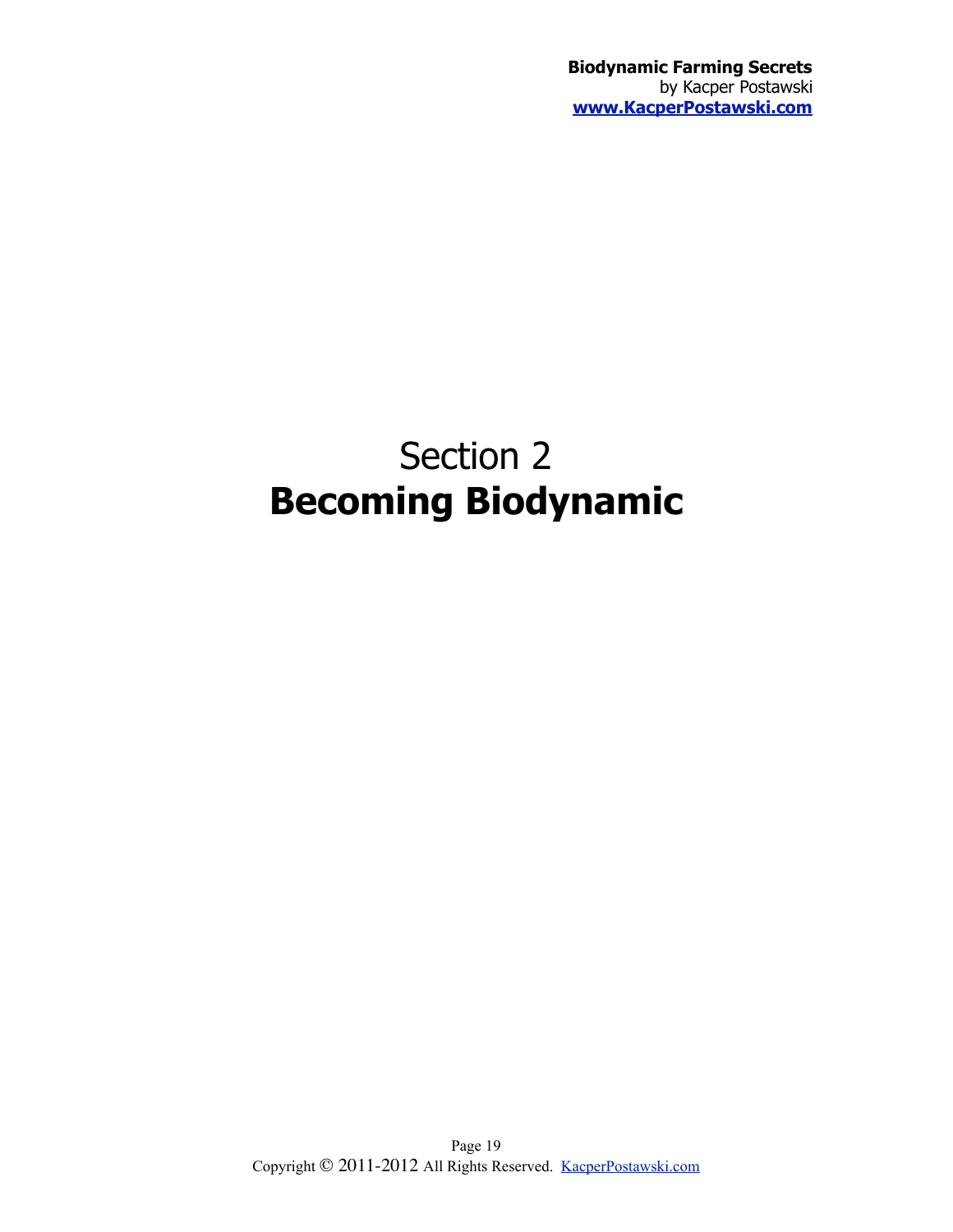### **Getting Started**

The best part about converting to biodynamic gardening is that you don't have to have a degree in science to do it successfully. What will help, though, is a healthy interest in how soil and plants interact with each other in addition to **how they are affected by cycles of the moon.**

If this sounds a little too "new age" for you, please hang in there with me because I promise that it won't feel confusing by the time we're done.

Biodynamics relies on the following three concepts:

- Two field sprays -- These are called BD 500 which is made from horn manure and BD 501 made from horn silica
- Five compost preparations -- These preparations are a mix of herbs that are added to compost
- A moon planting calendar -- This calendar is one you've probably never seen before. It's a correlation between different parts of the plant, the cycles of the moon, and an astrological chart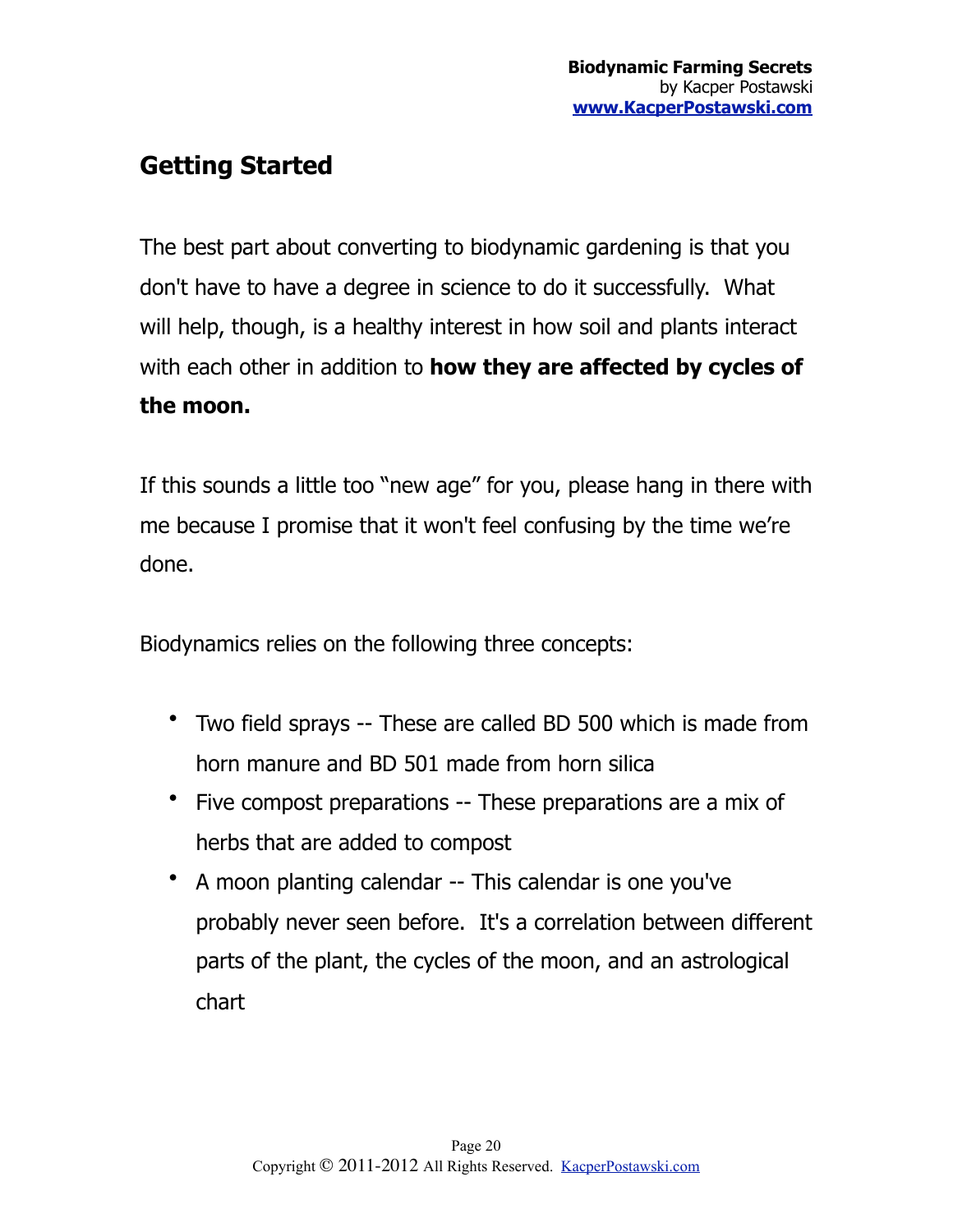These concepts are the backbone of biodynamic gardening and we will explore and expand upon each one.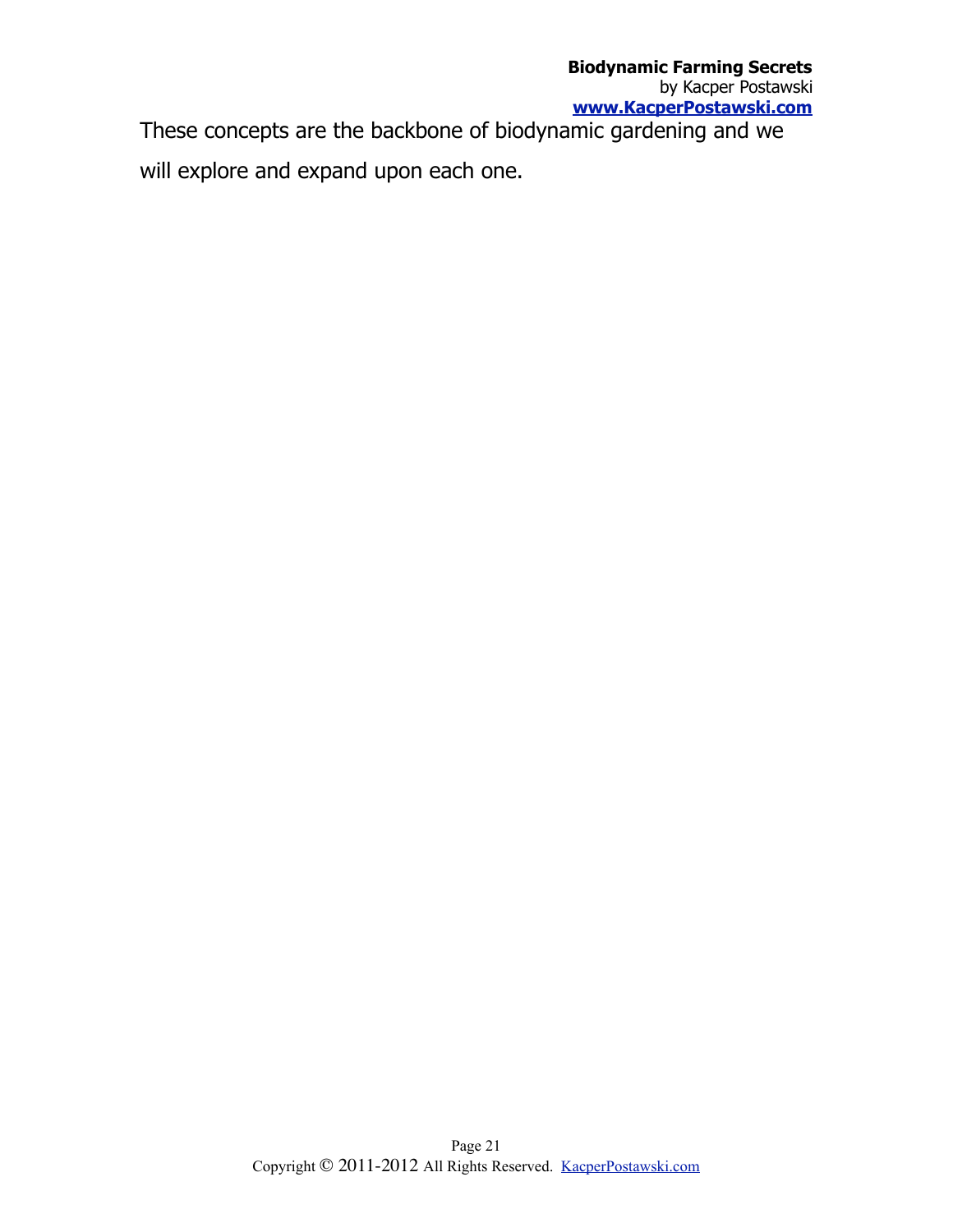## <span id="page-21-0"></span>**"Cosmic" Field Sprays**

These sprays are not your typical run-of-the-mill sprays that you've seen used on fields and in gardens. While this may be a gross simplification, what these sprays do is change the very being of your garden. It sets up positive energy and good vibrations -- without having the Beach boys singing in the background.

The first spray mentioned in the list above – BD 500 -- works in the roots of plants and the second spray, BD 501, works its magic by influencing light and growth of plants when sprayed onto leaves.

I know I've said this before, but this seems totally "new age voodoo", but trust me, just do it. I recommend you watch a bunch of YouTube videos on biodynamic farmers doing this. They swear by it, it's really not as wacky as it sounds, thousands of people are doing this.

#### **Cow Horns**

The first thing you'll need to do to prepare your field sprays is to get cow horns. It's important that you use a cow horn and not a bull horn. The difference between the two is seen in the calving rings at the bottom as well as a solid tip. You can get cow horns from a butcher or slaughterhouse for a couple of dollars per horn.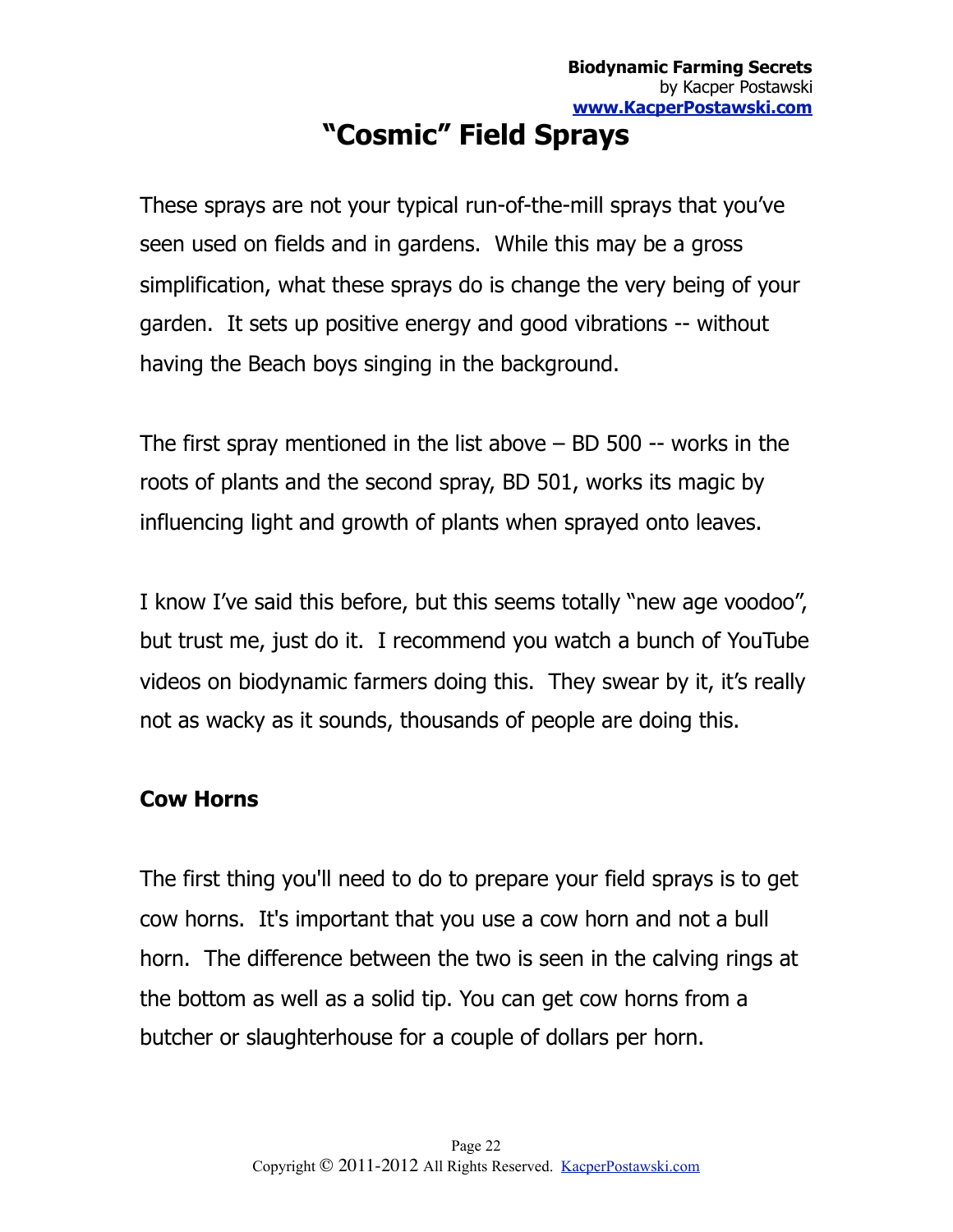If you do not live on a farm or have access to a cow horn, you can actually buy them online. One good source of cow horn is from the Josephine Porter Institute at [http://www.jpibiodynamics.org/.](http://www.jpibiodynamics.org/) You can also look on eBay to see if anyone is selling them.

If you're a vegetarian like me this might seem against your nature. I figure people are going to continue killing cows for quite a while, despite my disposition on the matter, so we might as well honor the animals by using what's left of their bodies to help the Earth heal itself, so more animals may enjoy it's bounty in the future.

#### **BD 500 – Applied in Spring Before Planting for Root Growth**

Here's a list of things you'll want to have handy before preparing BD 500:

- **A horn from a cow that has had a calf** For a small garden, two horns will be sufficient. The general rule is to use 2 per acre of garden
- **Cow manure** -- It's best if the cow has had access to a pasture that was farmed biodynamically but it is not a game ender. You'll want the manure to be no more than a day old and preferably neither dried out, sloppy or runny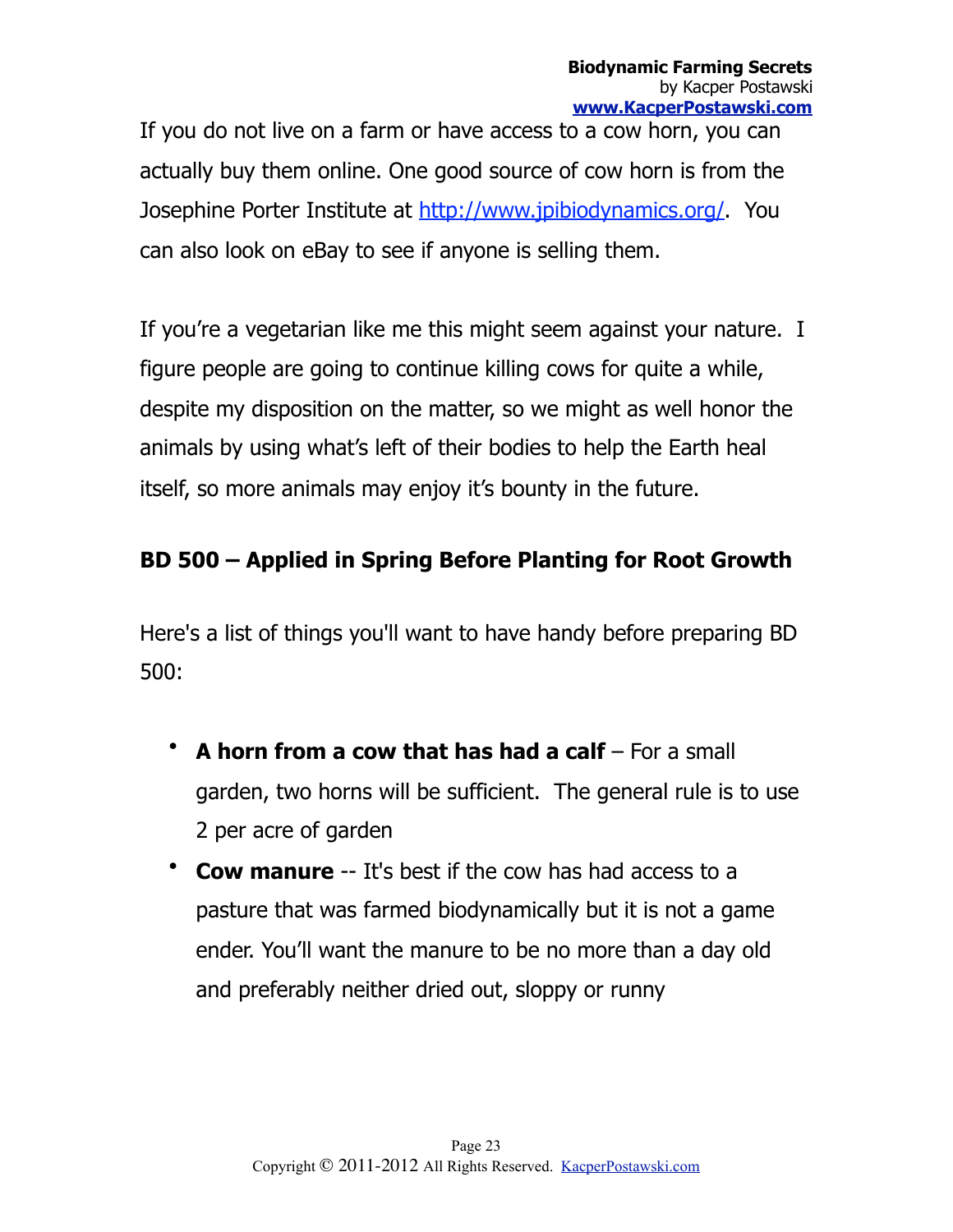- **A container for water** -- The best containers will be from wood, clay, copper, or stainless steel. You do not want to use plastic in this application
- **Water** -- The cleaner and more pure the better
- **Glass jar to store the mature manure**

#### **Preparing the Horn**

Once you have your cow horns and manure, stuff the manure into the horn. If you only have a couple of horns you can use a teaspoon to stuff them.

The next thing you're going to need is a fertile area of garden in which to bury the manure-stuffed horns. You'll want to find a place in your garden where the soil is easy to work and where water does not typically pool and stand.

One you've found a good spot, dig a hole between 16 inches in 18 inches deep.

Put your horns in a layer flat on the ground. Cover with topsoil and clearly mark the spot where you bury them in a way that's easy to find 6 months later. Place markers at all four corners so you know the exact area to dig. These markers can be garden stakes or even a set of rocks that are piled up together. The point is you want to be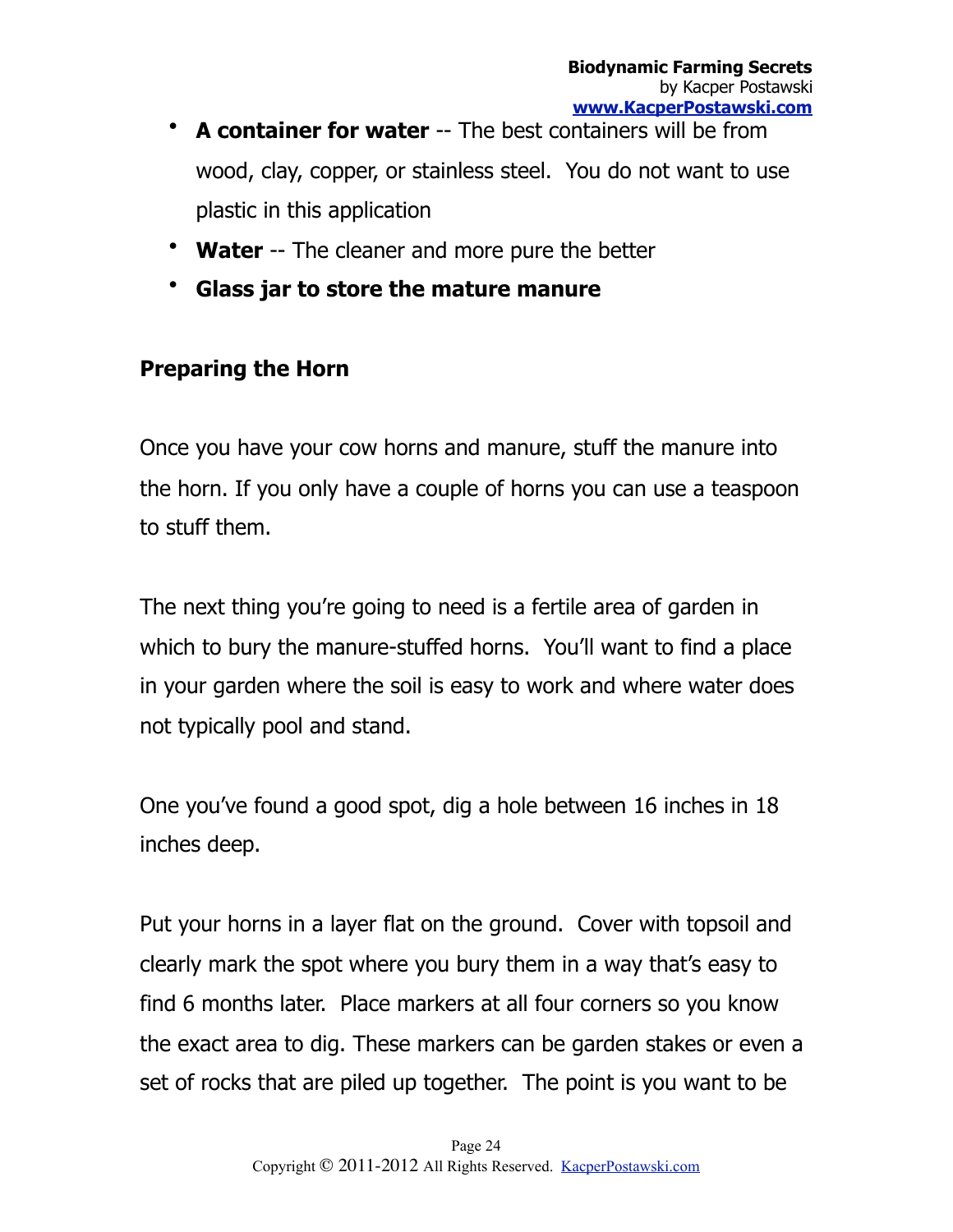able to find this exact spot again when spring comes so you don't waste time digging up your garden. So use what ever it is you have at home that will help you do that.

#### **What Does All This Do?**

I really have no clue.

Steiner said through the geometry of the horn, a special type of energy is collected inside the horn over 6 months. When this energy is sprayed onto your garden 6 months later... magic begins to happen, and he wasn't kidding.

This is something you're really going to have to lay your skepticism aside for, and **just do it.**

If your neighbors ask what you're doing, tell them it's an art project or alternatively, quack like a duck and tell them you're on medications... Or just give them this eBook.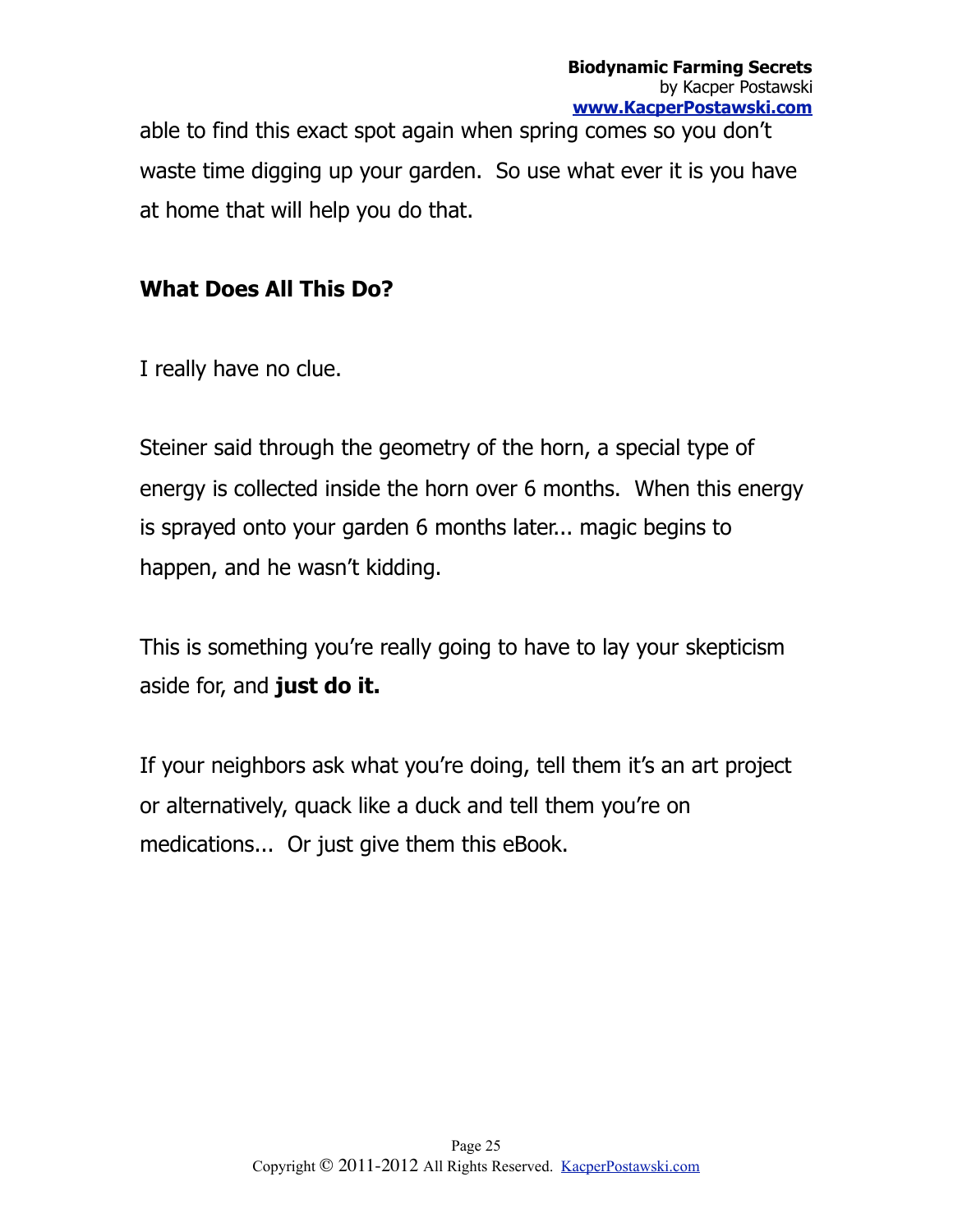## <span id="page-25-0"></span>**Timing**

The timing of when you bury your horns is critical. You'll want to bury them in the fall right around the equinox on September 21. **This is when the earth is working hard to conserve as much energy for herself as possible.**

The horns will stay buried until the spring equinox on March 21. That will give the manure around six months to cure and envelop itself with all of the energy needed to provide healthy root systems in your plants.

Over the winter, this manure will change into wonderful life-giving humus that will have a pleasant odor. Once you dig it up from the ground, gently tap the horn to remove the humus and store it in a glass jar in a cool dry place. If you can, it's best to store your jar or jars surrounded by peat moss. Why peat moss? **Because it helps retain the life forces built up in the matured manure.**

BD 500 is sprayed over garden soil in spring before planting to encourage rapid and healthy root growth for abundant harvests. The best time of day to spray your soil is in the late afternoon or early evening. This spray will ramp up the fertility of the earth and will increase earthworm and microbial activity.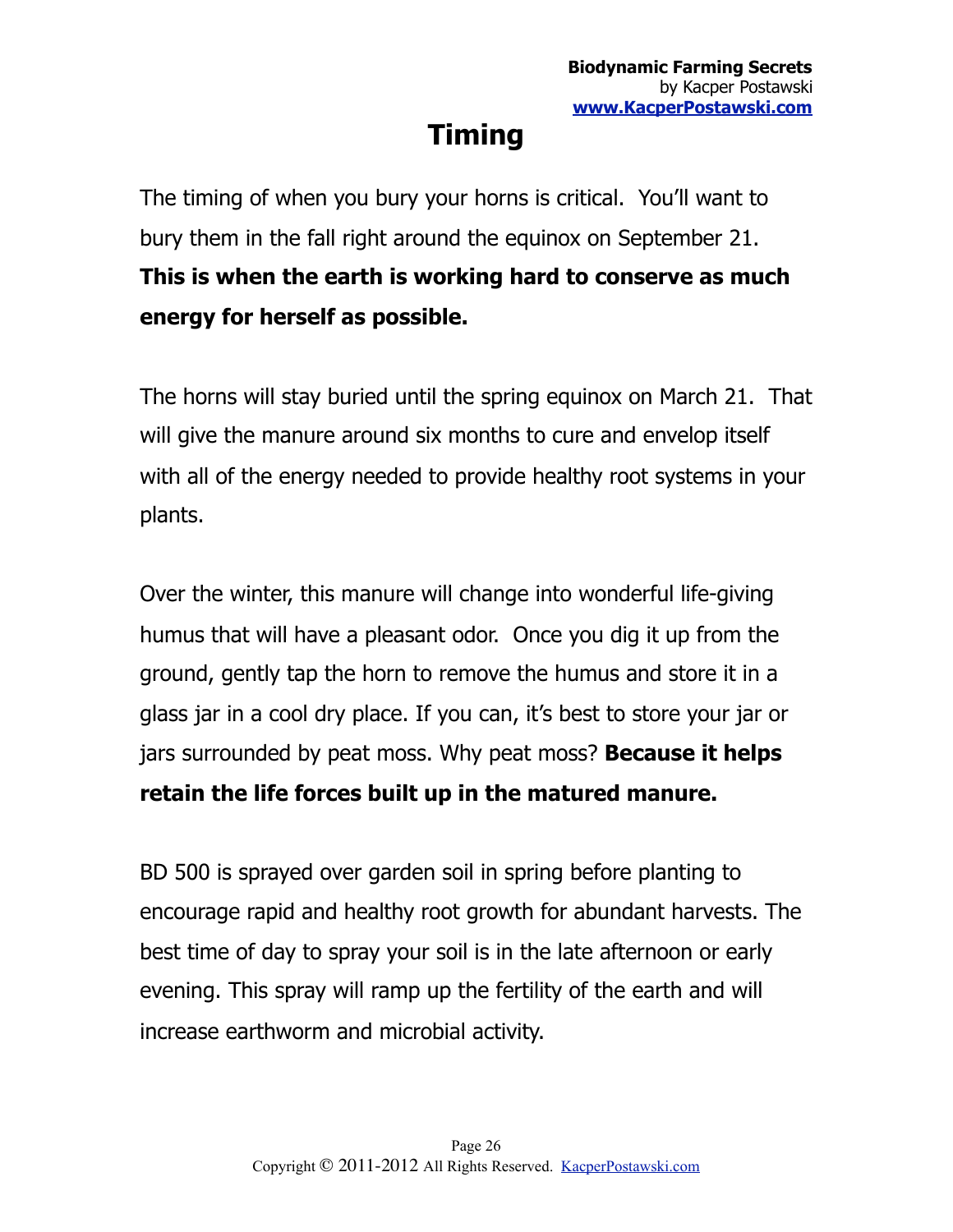It is prayed using a specific type of preparation involving vortexing water, I will explain exactly how to do that in a later section.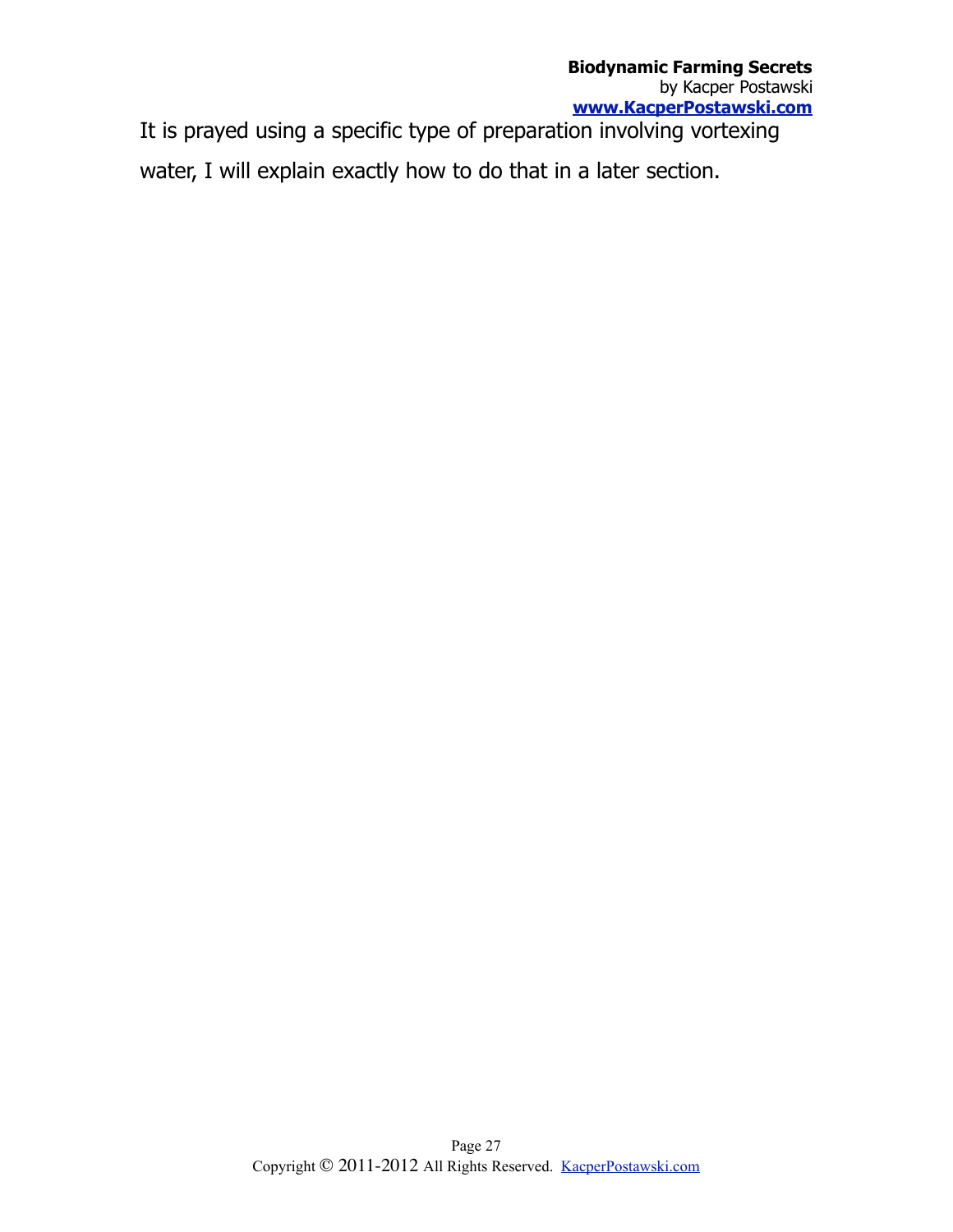### **BD 501 – Applied during growing season for healthy leaves and fruit**

This biodynamic preparation comes from fermenting **silica quartz dust** in a buried cow horn over the six-month period from the spring equinox in March through the summer when the sun is at its hottest. The same techniques are used that are detailed in the preparation for BD 500 – except for the difference in timing.

You can get the silica quartz from The Josephine Porter Institute for about \$3.00 a bag. Click here to check this out: [http://](http://www.jpibiodynamics.org/catalog/15) [www.jpibiodynamics.org/catalog/15](http://www.jpibiodynamics.org/catalog/15)

On or about the fall equinox  $-$  right about the time we will need to bury manure stuffed cow horns – these quartz-filled horns will be dug up and stored.

BD 501 is a spray that helps enhance the growth of leaves and production of flowers and fruits. This spray is typically done during the growing season to give energy to plants and produce as they are growing. The best time to apply BD 501 to your garden is in the early morning hours.

This above-ground preparation is crucial in the increase of photosynthesis and metabolism in your plants. You will find that not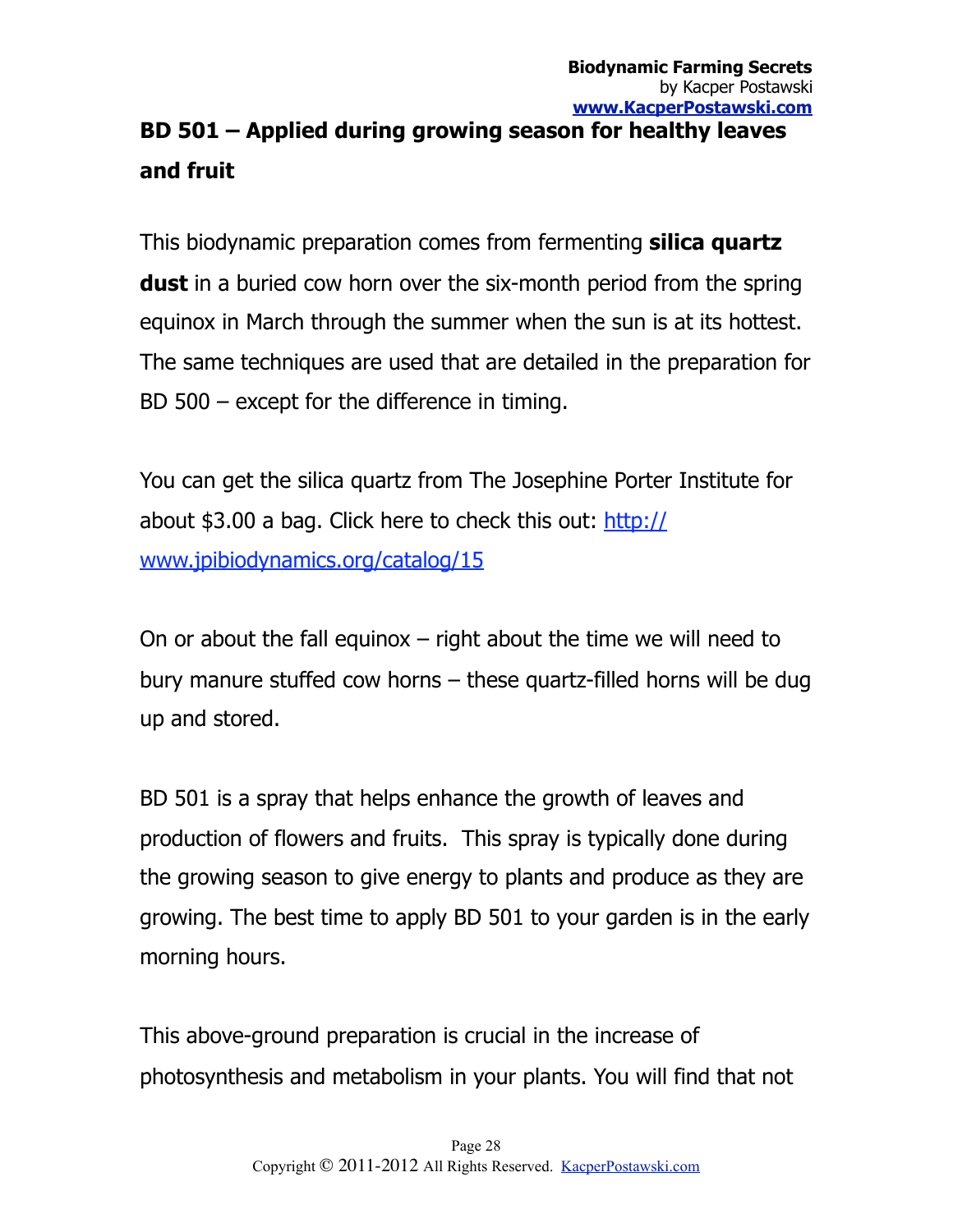only will your plants grow healthier and stronger with horn silica spray but your fruits and vegetables will taste better.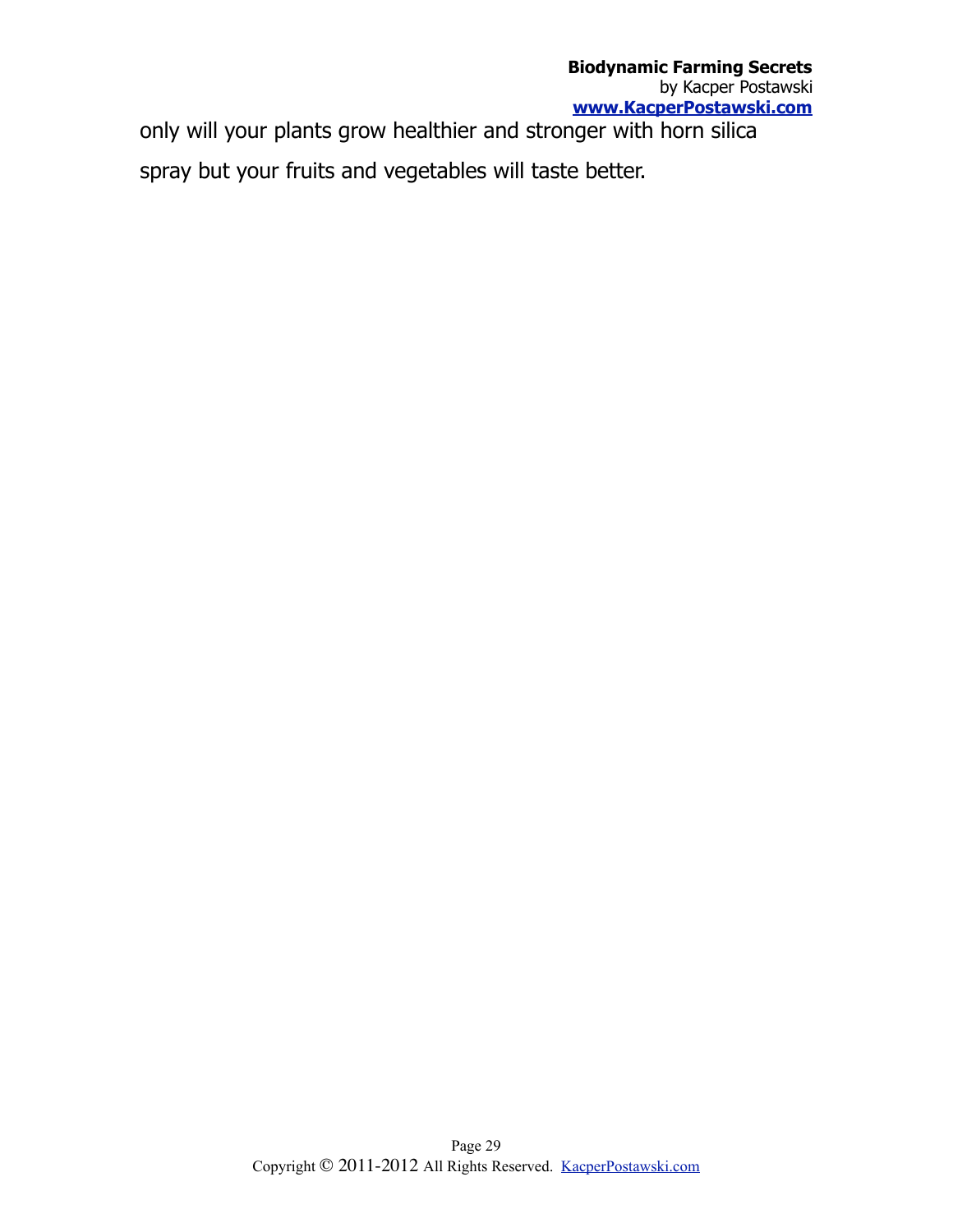## <span id="page-29-0"></span>**Biodynamic Vortex Dynamizing**

#### **Preparing the Spray for Either BD 500 or BD 501**

This section is about how to prepare the liquids for both the fermented manure and quartz to make a spray that will be used to enhance both root and foliage growth.

First, fill your container with water. Use a large circular bucket that you can fit between your feet as you sit on a chair next to it. Rainwater is best for this application but well water that has not been contaminated with chemicals is also good. Fill the container about two thirds of the way full and then add a handful of either the fermented manure or quartz depending on the time of year and type of application.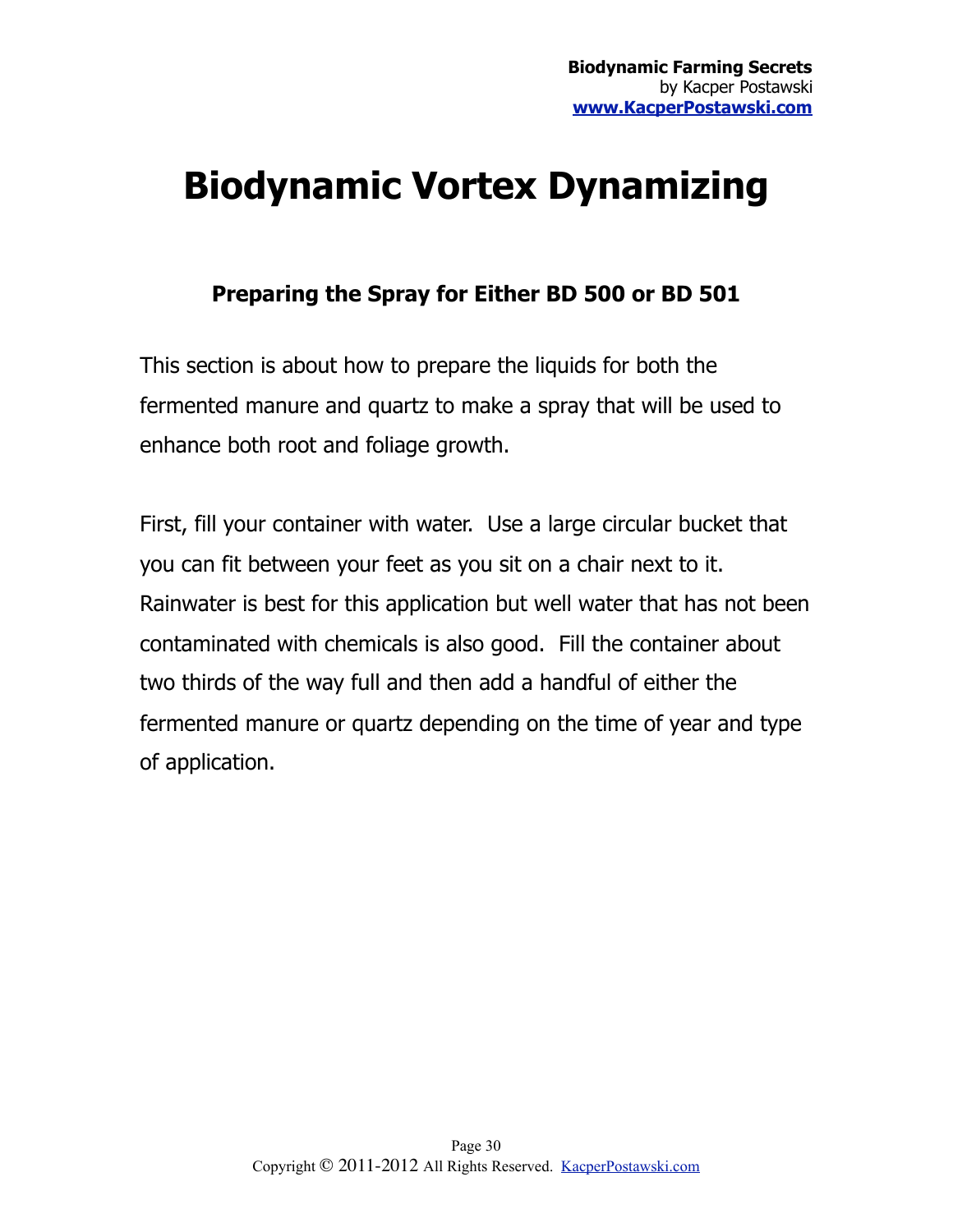**Biodynamic Farming Secrets** by Kacper Postawski **[www.KacperPostawski.com](http://www.KacperPostawski.com)**



Biodynamic Vortex "Dynamising"

**One of the most important things you'll be doing in preparing the spray is vortex stirring.** Take a wooden handle and first stir counterclockwise until a vortex forms. A vortex is a hole that is created in the stirring action resembling the shape of a cornucopia (wider at the top and smaller at the bottom).

With a perfect vortex, you should be able to look down through the center of it and see the bottom of your container. After you've seen a vortex form, switch directions and begin to stir in a clockwise direction. Once again, wait for the vortex to form, stop stirring, and begin again in the opposite direction.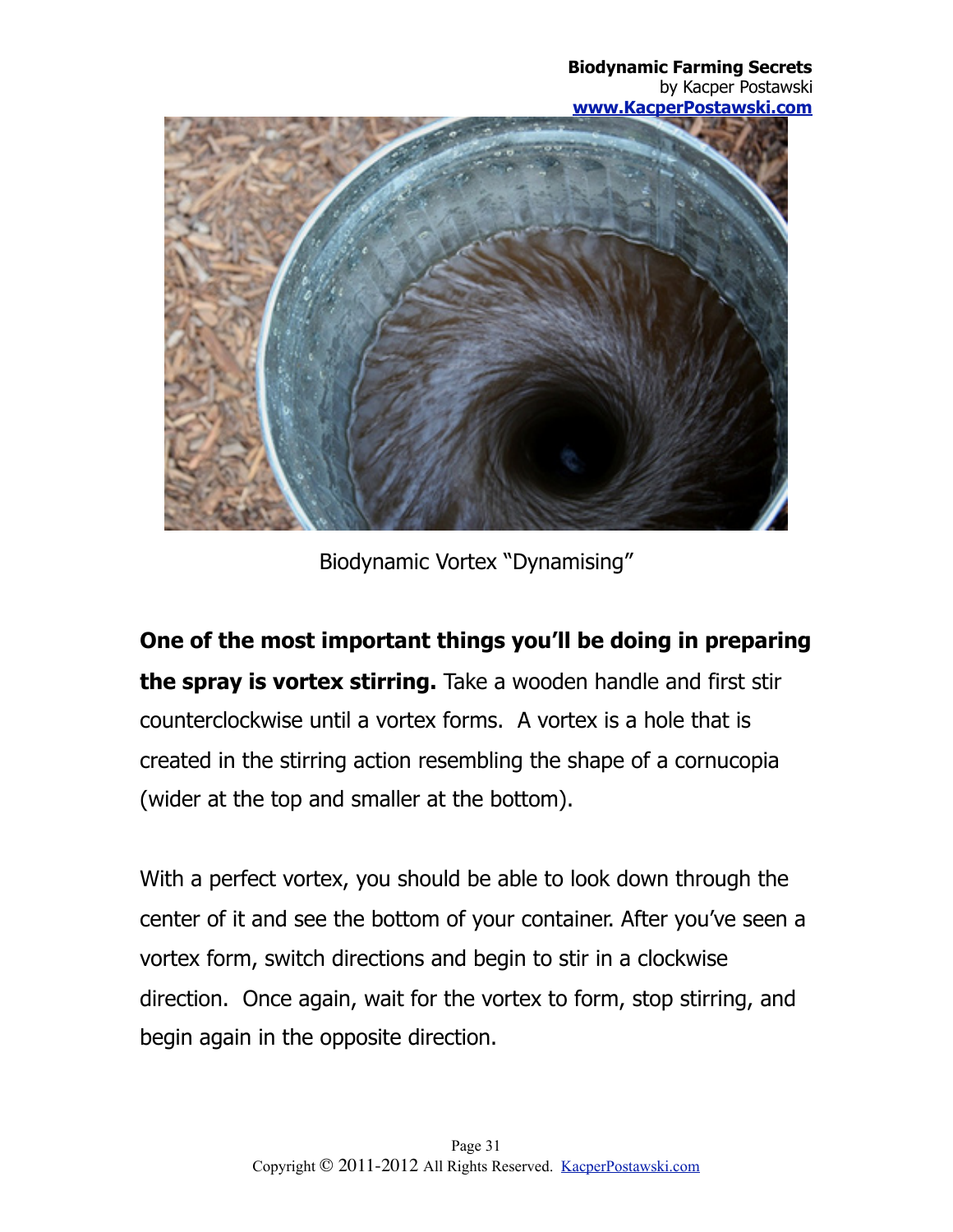It's critical that you do not use a machine in this process, Steiner's instructions were very specific on this.

Also, Steiner's original instructions were to use your bare hands to do this, not a stick. Many people use a large stick, because...

## **You have to do this for at least one hour.**

These techniques  $-$  stirring small amounts of material in water  $-$  are called "dynamising". What you're doing is transferring an energy force from the fermented material into the water itself so it can pass on those life-giving properties to the roots and leaves of plants.

If you want to see this stirring is done, click here and watch this [video from Alderlea Biodynamic Farm.](http://www.youtube.com/watch?v=fhJg_0ouUTM&playnext=1&list=PL4581B9996B0CD85D)

#### **How to Spray**

Use a sprayer that has not been contaminated with chemicals to lightly spray drops of these preparations. If you want, you can also spray by dipping a whisk broom into the water and spattering the ground or plants with the fermented energy. (This is how it was done in the old days, before air-pressure sprayers were invented)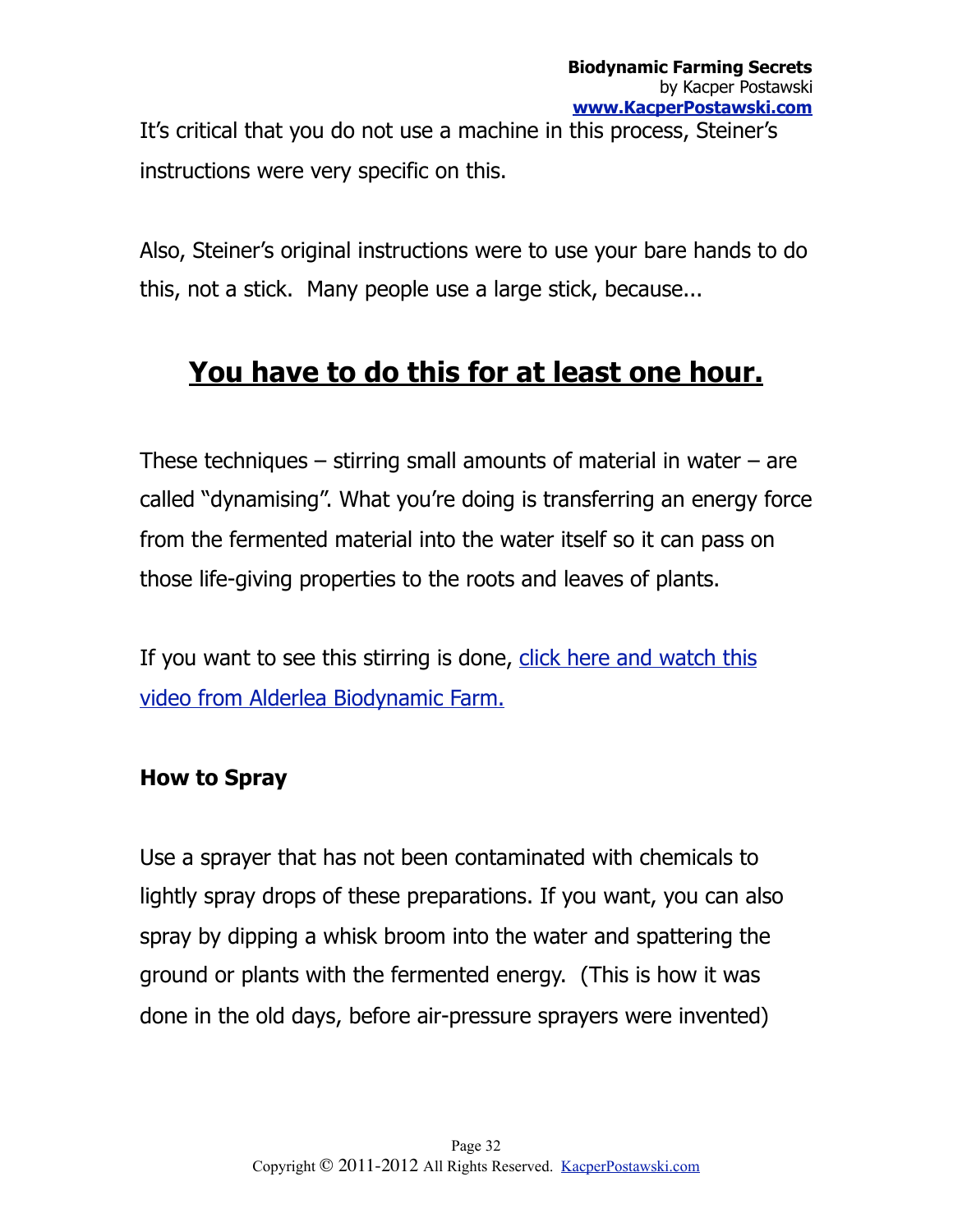## <span id="page-32-0"></span>**Biodynamic Compost**

If you've done any kind of gardening at all you'll know how important a compost heap is.

Composting is the act of breaking down organic material through use of heat, moisture and air into a crumbly black material that looks very much like rich loamy soil. Farmers call compost "Black Gold" for good reason: it is the world's best provider of nutrients for plants.

There are three basic ways to construct and maintain a biodynamic compost pile…

- **Static pile** This is the traditional method for biodynamic farming where layers of brown and green materials are alternated one after the other. Herbal biodynamic amendments are added, the pile is sprinkled with a layer of topsoil and topped with straw, and then left for anywhere from six months to year. This type of compost pile is never turned or disturbed
- **Aerated static pile** This is the type of pile that uses inserted pipes to increase oxygenation and allows the compost to mature quicker. This is also the method we detail a little bit later in this e-book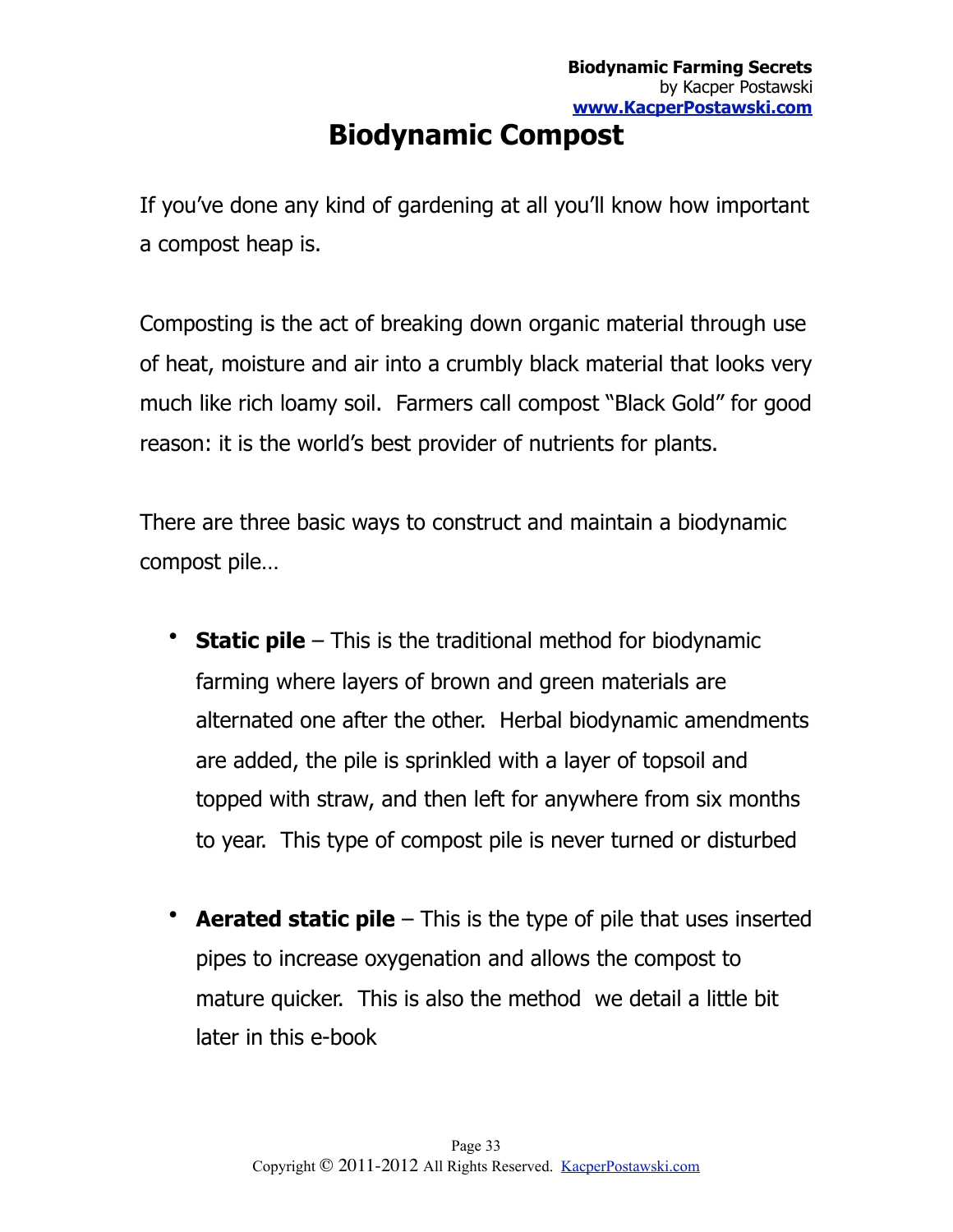• **Turned compost pile** – This uses the kind of compost turner that you see marketed commercially (like a compost tumbler)

Whichever method you choose, the most important part is the material you put into your compost. You can use things like eggshells, vegetable and fruit peelings, stale bread, the remnants of plants that have gone by (as long as they have not been hit with any disease or bacteria), and even ground up leaves from trees. I've even been known to add coffee grounds as well as the filter as long as the filter is unbleached.

**You do not want to add any types of meat, bones from meat, or dairy to your compost pile. These items turn rancid too quickly and attract animals too readily.**

#### **Getting it Together**

Composting biodynamically is somewhat different from creating a regular compost heap because all of the very specific additional minerals and nutrients you will be adding by inserting a series of holes in your compost pile. Additionally, it's important to use the layer method in biodynamic composting rather than using pre-made composters or tumblers.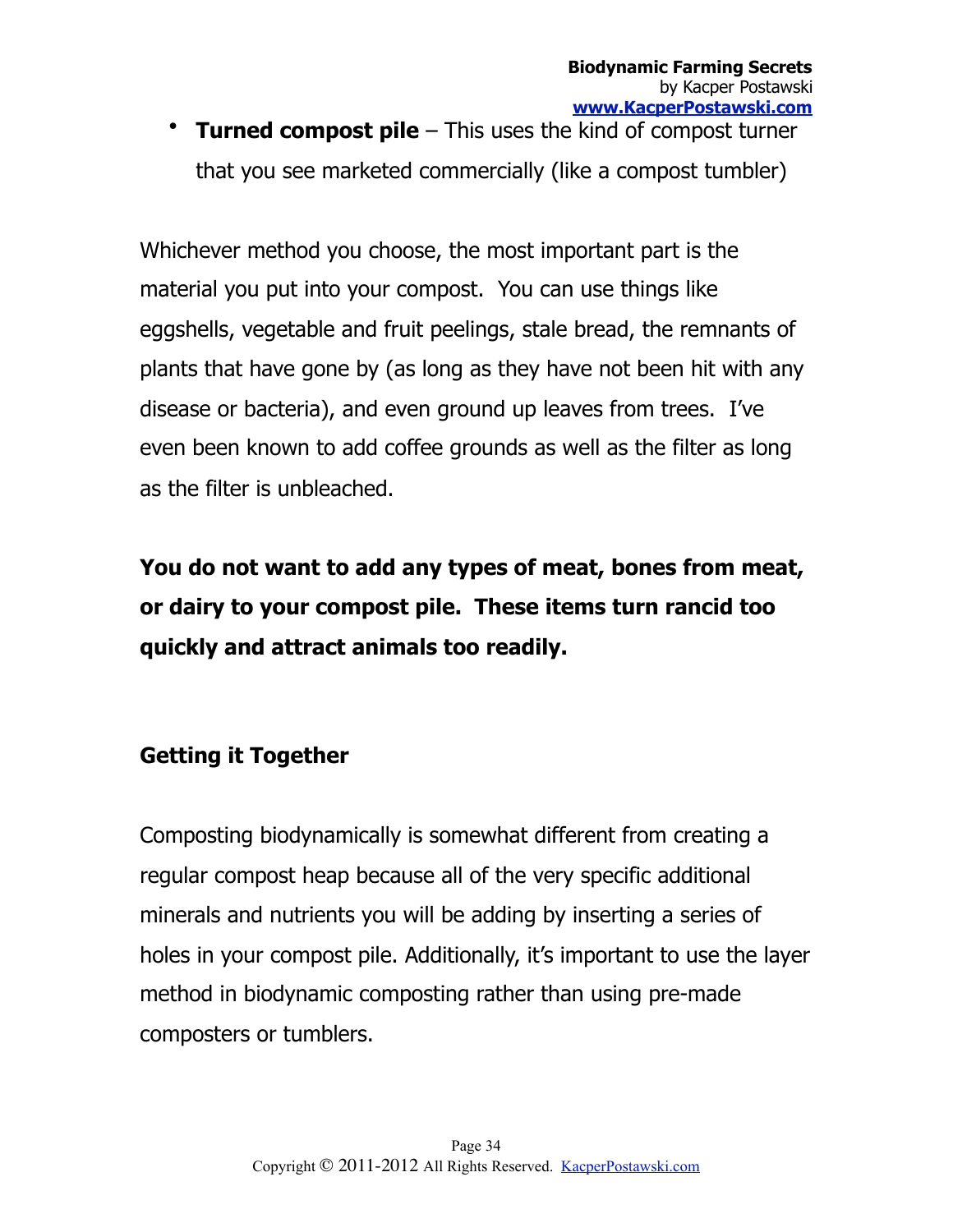Creating a compost pile for a biodynamic garden is very similar to making a regular one. The difference is in the addition of the biodynamic components.

First, assemble the biodynamic ingredients you'll need for your compost heap which include …

- 502 -- Yarrow blossoms (Achillea millefolium)
- 503 -- Chamomile blossoms (Chamomilla officinalis)
- 504 -- Stinging nettle [made from the whole plant in full bloom] (Urtica dioca)
- 505 -- Oak bark (Quercus robur)
- 506 -- Dandelion flowers (Taraxacum officinale)
- 507 -- Valerian flowers (Valeriana officinalis)

There is a final biodynamic preparation but it isn't used in the same way as the 6 listed above. BD  $#508 -$  or Horsetail (Equisetum) – is used primarily in "tea" form and works well for fungus, blight and mildew prevention

These preparations are typically made on biodynamic farms and you'll need to purchase them prior to starting your compost heap. They've all gone through a fermenting process similar to the field spray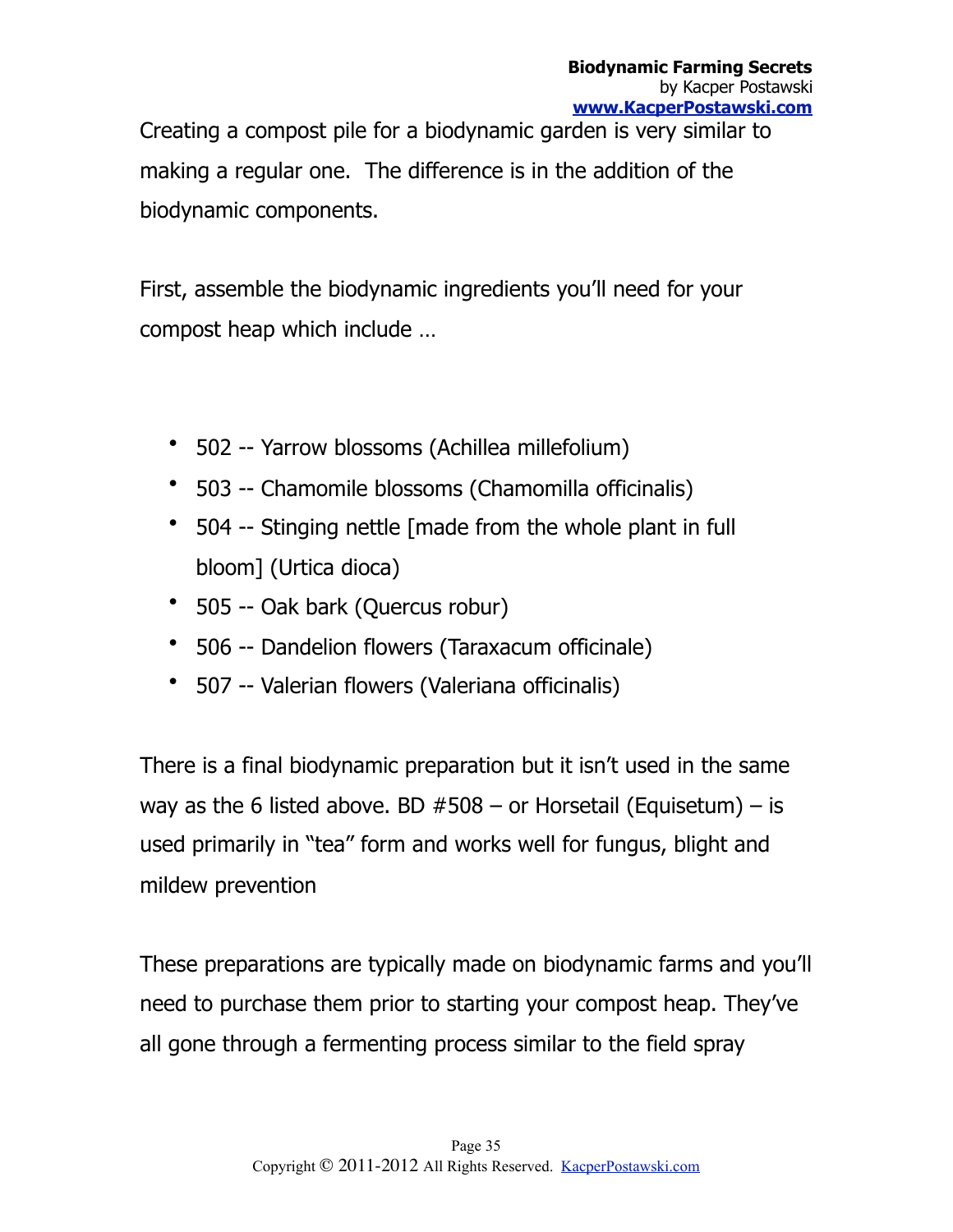fermentation processes for the most potent and bio-available amendments.

#### **Assembling Your Compost Pile**

This method will work best for most backyard gardeners. You will want to have the following on hand to construct your biodynamic compost heap:

- Shovel One with a round nose works best
- 4 feet PVC pipe 1 inch diameter
- Straw mulch
- Cow manure
- Lime
- Galvanized pipe 3 feet long; 1 inch diameter
- Hammer
- 1/3 ounces biodynamic preparations 502 thru 506
- 1/3 ounce biodynamic preparation 507
- Empty 1 liter container
- Spray bottle
- Pitchfork
- Garden gloves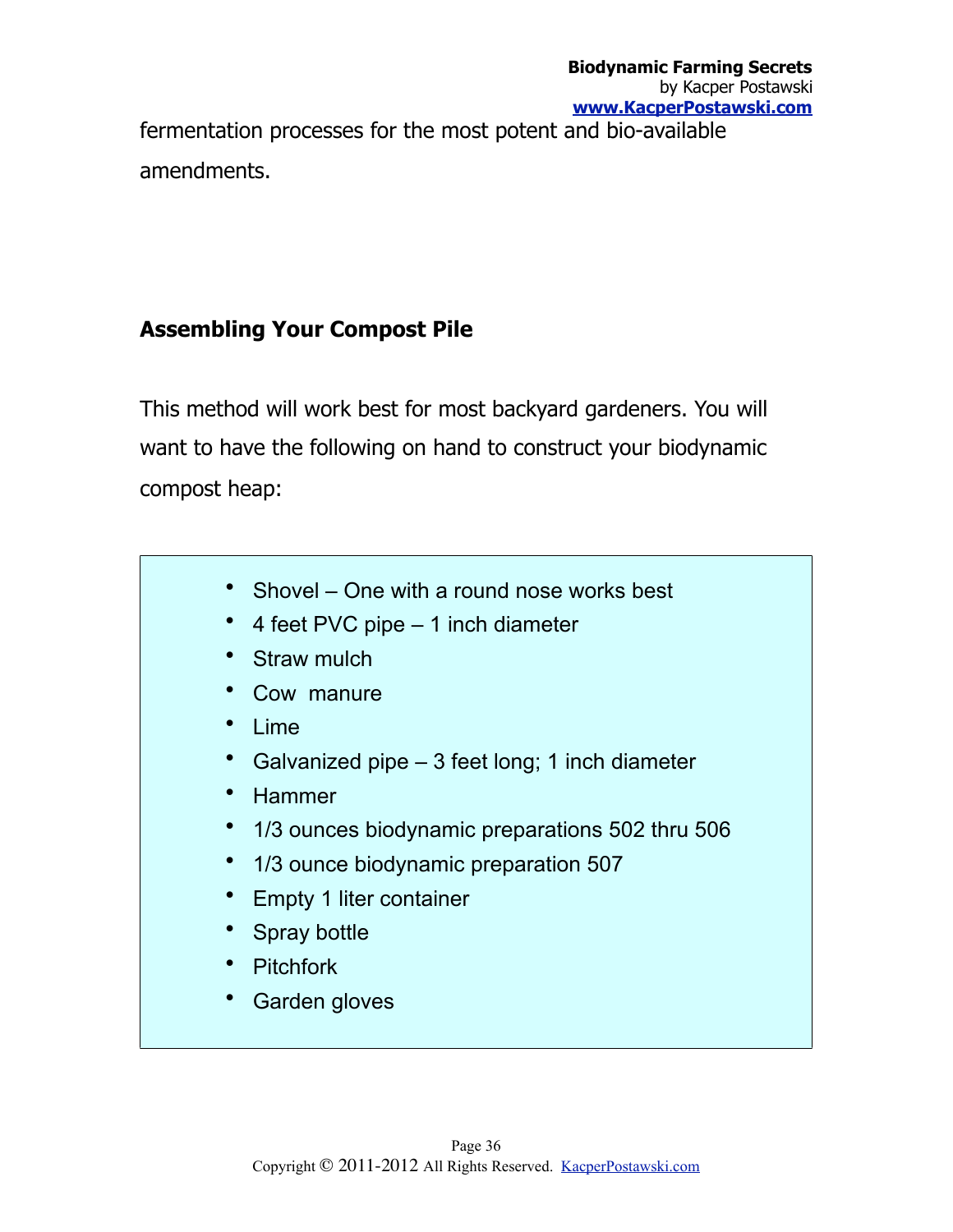#### **Step 1 – The Space**

You'll want a space that's about 6 feet in width and 15 feet long. If you don't have this much room, use as much as you possibly can. Begin by placing a layer of straw mulch on the ground which is at least 4 inches high. Take your PVC pipe and stand it upright in the center of the bed. This will be for aerating the pile. With your garden hose, water the straw mulch until the surface is wet.

#### **Step 2 – Wetting it Down**

After making sure your mulch is completely saturated with water add a layer of cow manure that's 6 inches deep. Once again, you will use your garden hose to water the pile. Make absolutely sure there are no dry areas because moisture is one of the most important ingredients in good compost.

Here's how you can test whether or not the pile is wet enough: with a gloved hand, pick up some material from your compost pile and squeeze it. If water drips from your hand then you have watered it sufficiently. If you do not get this result, add more water.

#### **Step 3 – More Straw Mulch**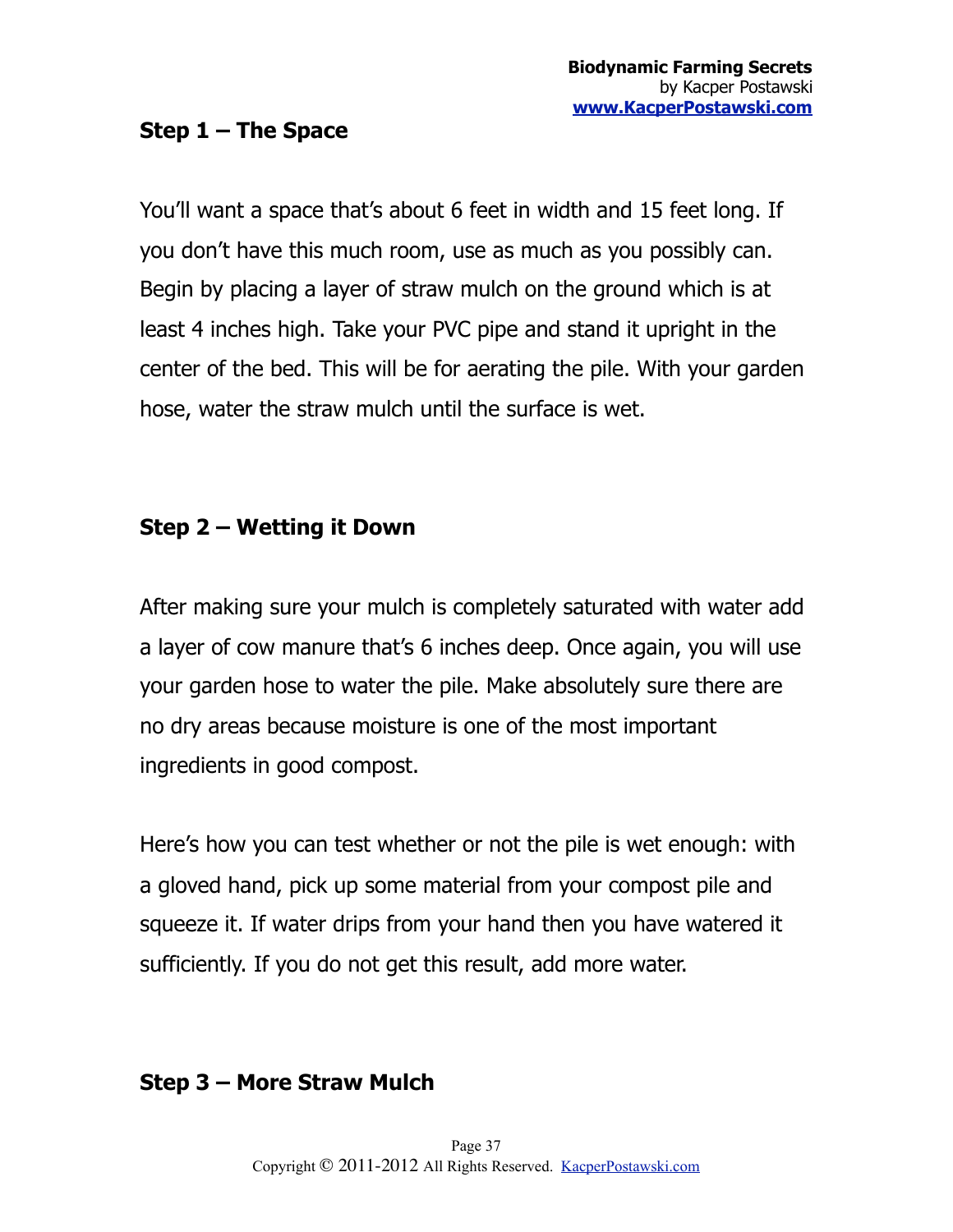Another layer of straw mulch goes over the manure. Wet this down again and this time you will cover the mulch with lime. Make sure you are wearing garden gloves when you do this because lime can be extremely hard on your skin. You will only need a light dusting of lime and you want to make sure it does not come in contact with the manure. You'll want to continue this layering process until your pile is at least 3 feet high.

#### **Step 4 – A Holey Pile**

The next step includes inserting 6 holes in your pile. You can do this by using your galvanized pipe. You may need to have something to drive it into the pile like a block of wood or a hammer. The best way to do this is to have 3 holes on one side and 3 on the opposite side. If you have enough space to do this it's good if these holes are anywhere from 5 to 7 feet apart.

#### **Step 5 – Adding Amendments**

This is where the fun begins and you start adding your biodynamic preparations. For the first five holes you will add one third of an ounce of preparations 502 through 506. That leaves one hole for 507.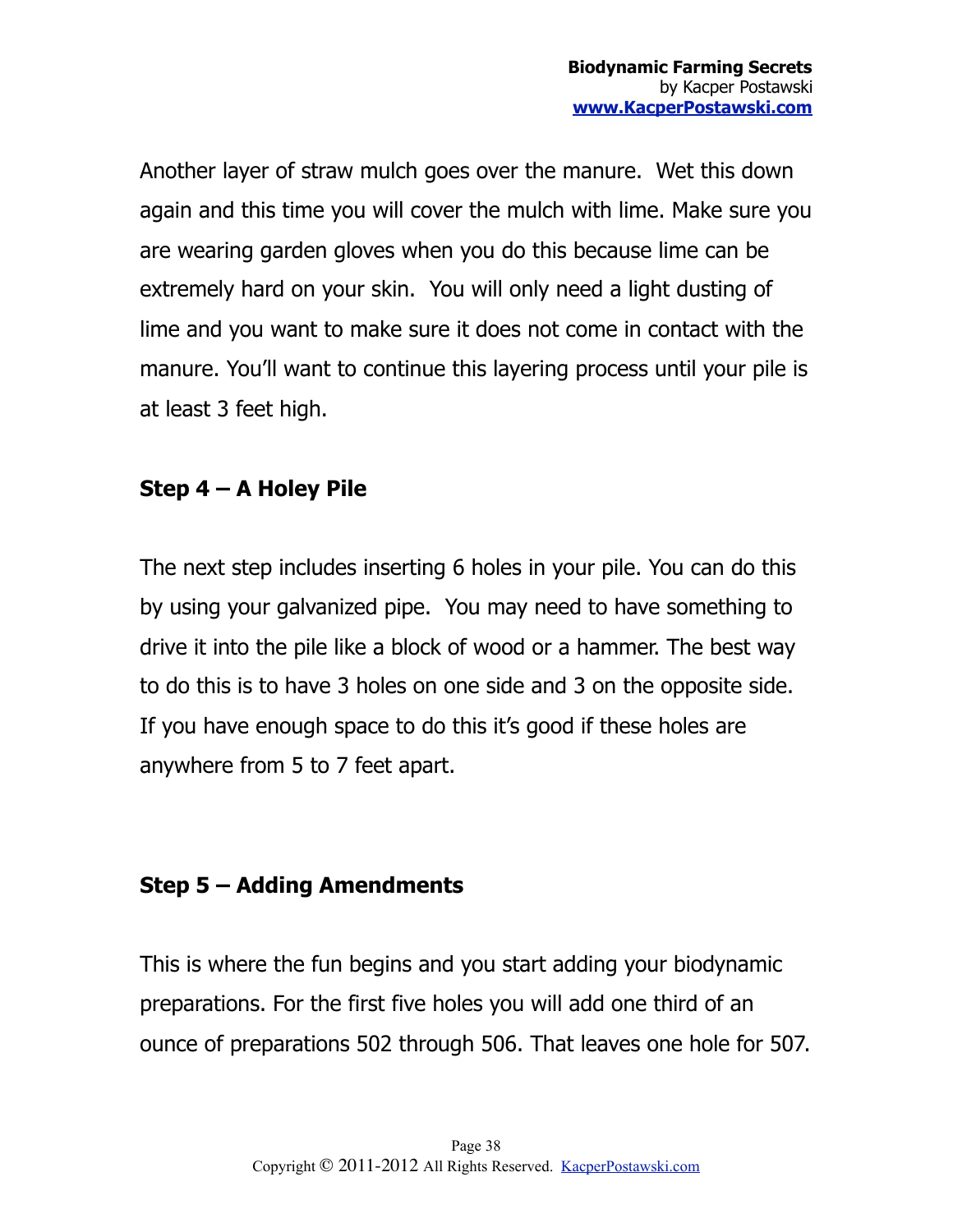#### **Step 6 – The Last Amendment**

Stir the 1/3 ounce of preparation 507 into your liter jug and fill it with pure water. You'll need to mix this for a period of 10 minutes. Split this preparation in half placing one half in your spray bottle and pouring the other half into the last remaining compost hole. With your spray bottle, spray the entire contents evenly over the heap.

#### **Step 7 – Turn, Turn, Turn**

Turn the heap with a pitchfork after six weeks. The heap should be mixed every six weeks for four months for best results.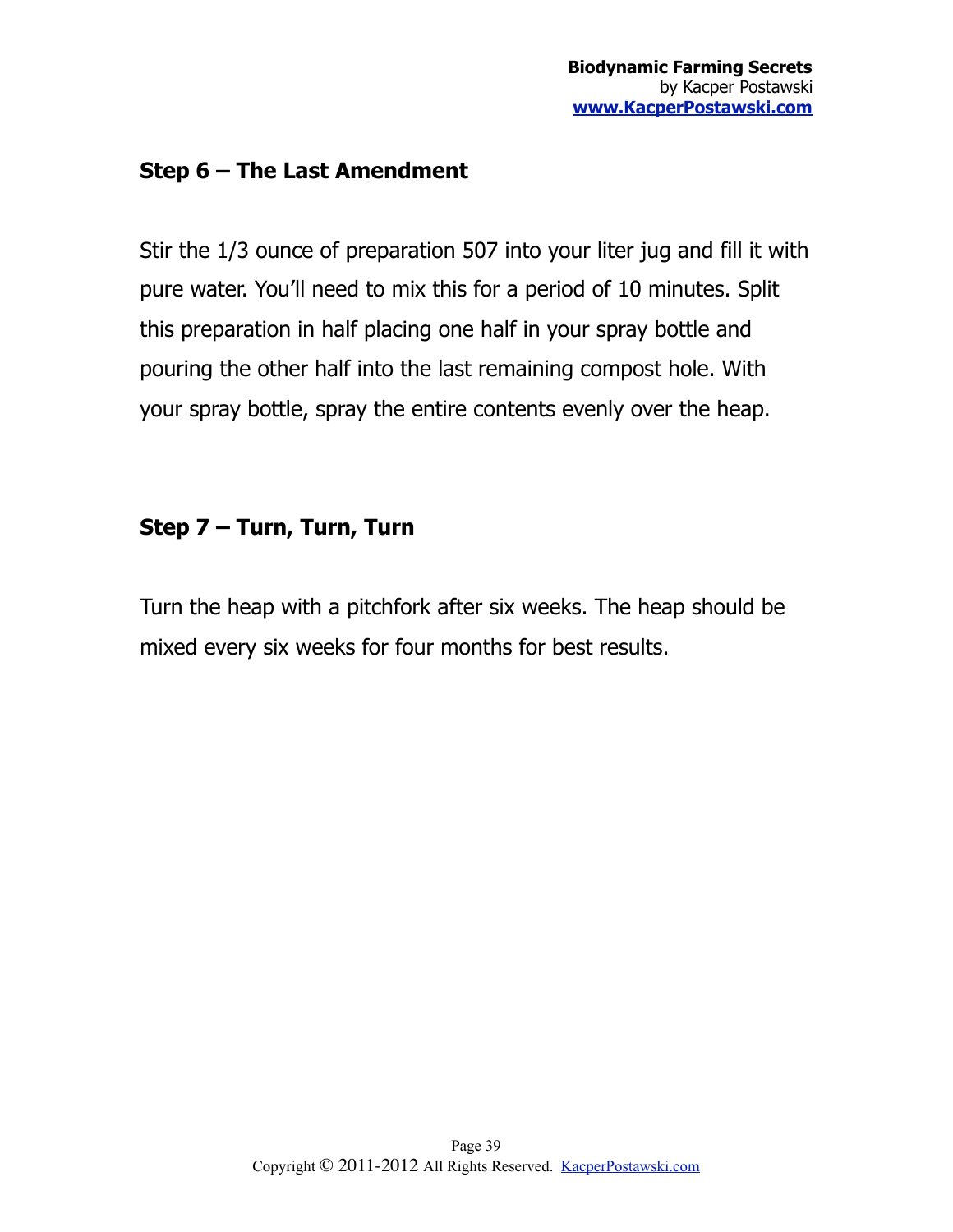### <span id="page-39-0"></span>**The Moon Planting Calendar**

One of the most important parts of biodynamic gardening is using a planting calendar that is in conjunction with an astrological chart and the phases of the moon. This "technology" is as old as the sun, the moon and the stars.

Back in ancient times – before farmers had watches or smart phones to tell them what time it was – they used the cycles of the moon and the stars to guide them in planting and harvesting.

Farmers and gardeners alike found that certain plants did better when planted during a specific phase of the moon. Also, the harvest went more smoothly when done with an eye toward the stars.

Biodynamic gardening renews these age-old practices and puts them into use again. Does this mean that you'll be out in your jammies planting your garden? No, probably not. But it does mean that you'll want to be more aware of the different cycles of the moon and when plants need to go into the ground.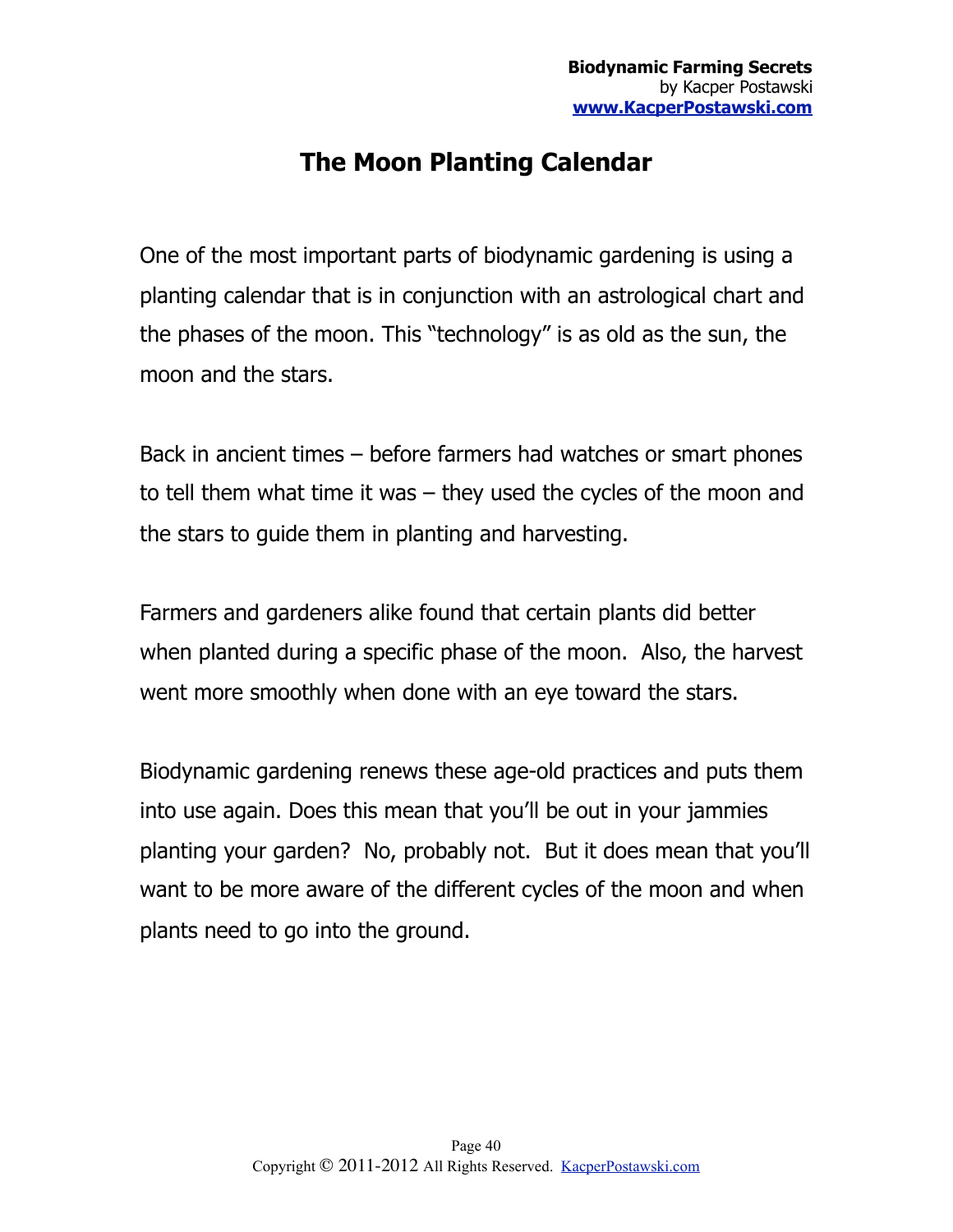#### **Moon Planting**

Just as humans and animals are affected by lunar cycles – how many times have you heard nurses and doctors working in hospitals comment on how the behavior of people changes during a full moon? -**- plants and soil are also affected by lunar cycles.**

There are three phases of the moon: **fertile, semi-fertile, or barren**. Naturally, these phases will be more important to you as a gardener when the weather is right for planting. Here are a couple of general rules you can follow in your garden:

- **Flowering annuals** (this includes annual vegetables as well) Plant these just after the new moon when the light is increasing. These little seedlings will grow faster because of their shallow roots
- **Biennials, perennials and bulbs** These do best when planted when the light is decreasing because they don't rely on wide root systems and a slower, waning moon gives them more stability

A way to refine your planting techniques is to combine the moon phase with the moon's current astrological sign. For instance, if you plant annual flowers or vegetables under a waxing Scorpio moon, the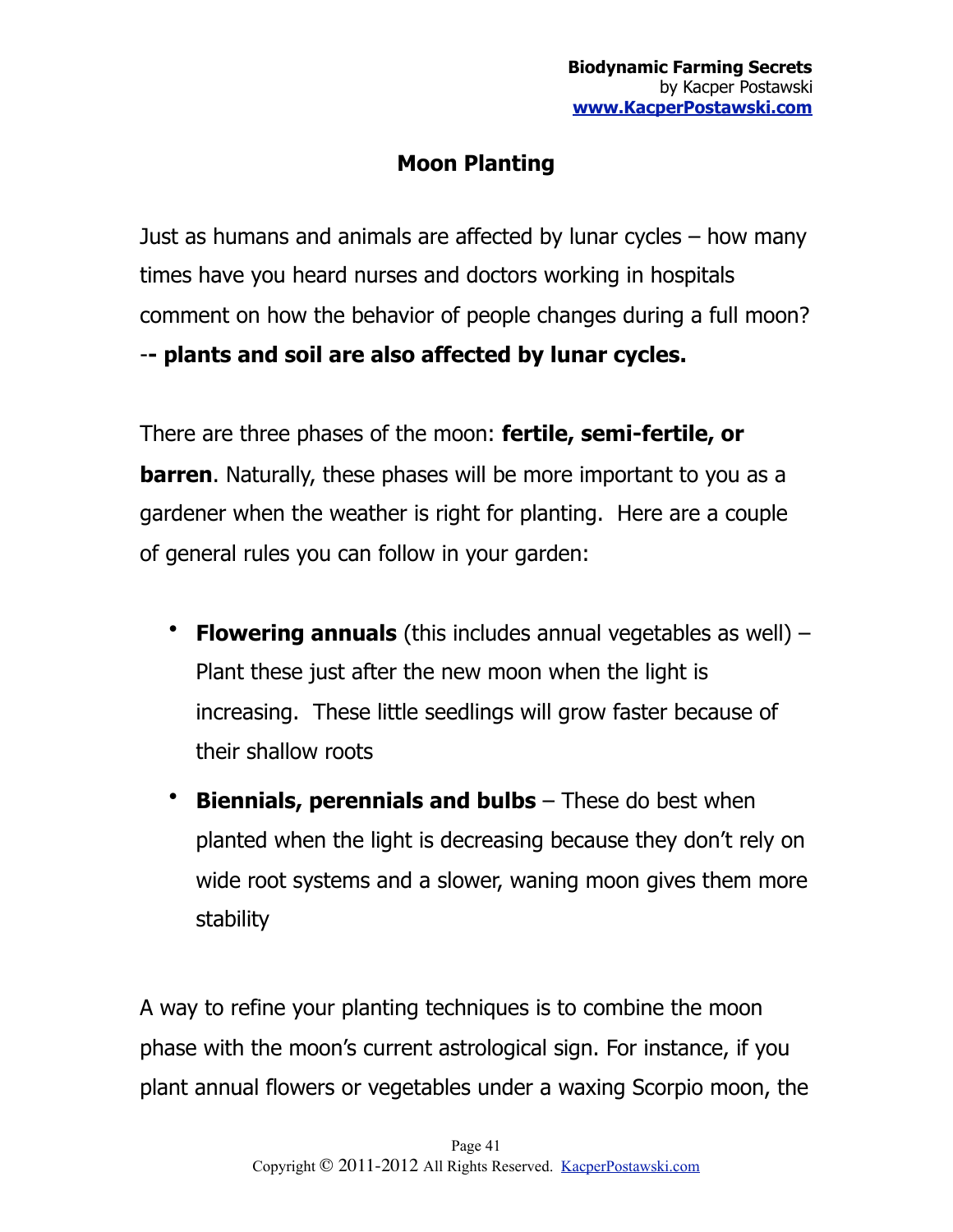growth cycle will get an extra boost. If you need to pull some weeds out of your garden, wait for the last quarter moon under a barren sign like Aries.

While I could certainly place a graphic here showing you the different cycles of planting, I thought it would be much more instructive and helpful to give you a web site where you can get information about planting days, moon phases, and moon signs:

Here is a terrific web site from Great Britain that not only shows you what to plant on the very day you're viewing the web site but also what to be ready to do in the next seven days. This web site is called The Gardener's Calendar and here's the URL: [http://www.the](http://www.the-gardeners-calendar.co.uk/moonplanting.asp)[gardeners-calendar.co.uk/moonplanting.asp](http://www.the-gardeners-calendar.co.uk/moonplanting.asp)

Here's an example of one of their entries: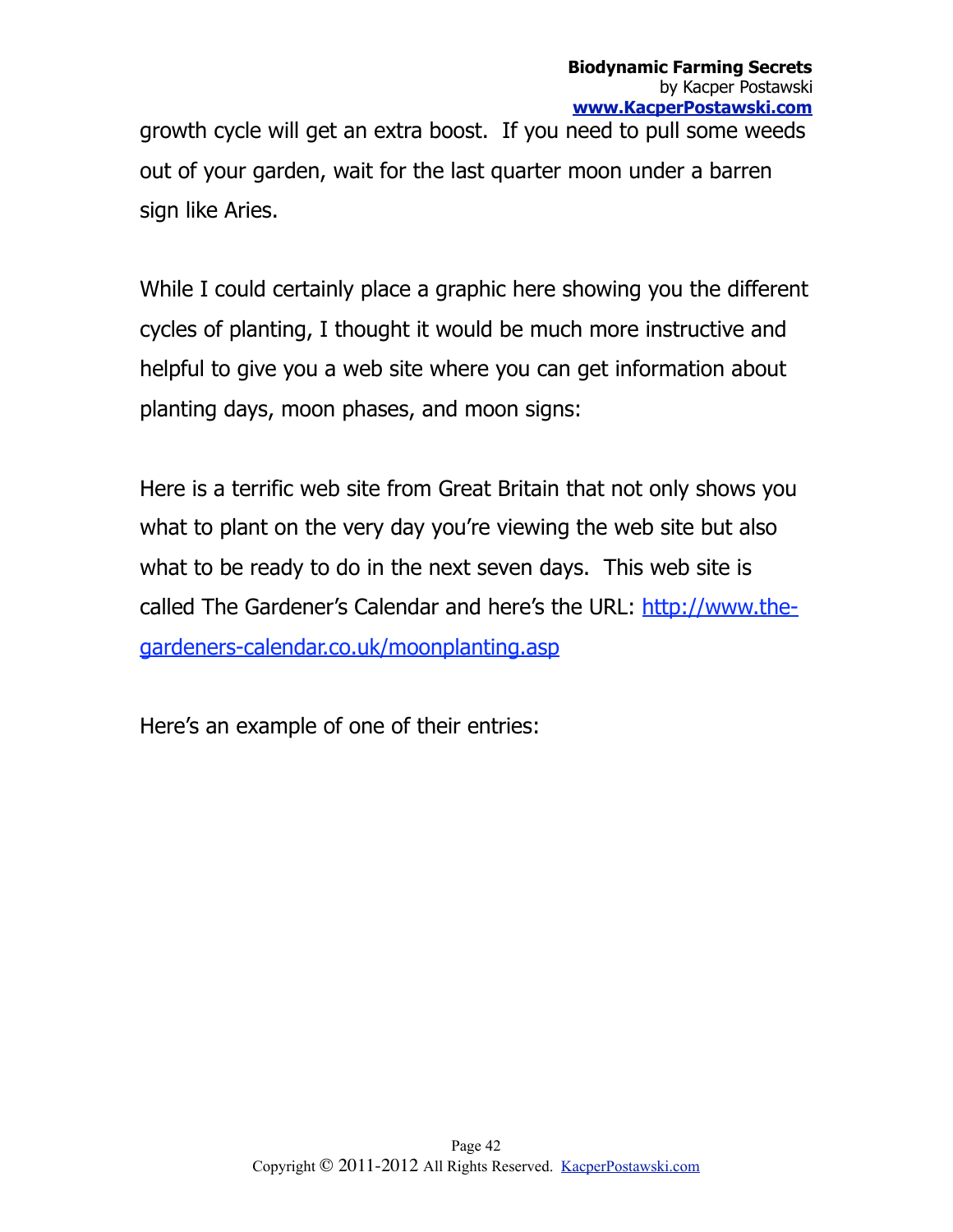**Date: 09 March 2011**



Waxing crescent

#### **Synodic:**

Sow leafy vegetables and annuals that produce above ground. Lettuce, Spinach, Asparagus, Broccoli, Cabbage, Cauliflower, Sprouts, Sweet corn, Cucumber. Grains are also good to plant now. This is not a good time to pick vegetables if they are to be stored.

#### **Biodynamic:**

Moon in Aries: This is a Fire sign. This is a good time to sow Fruiting plants like [Aubergines \(Eggplant\)](http://www.the-gardeners-calendar.co.uk/Plant_Database/plants.asp?p=45), [Broad Beans](http://www.the-gardeners-calendar.co.uk/Plant_Database/plants.asp?p=31)  [\(Fava\),](http://www.the-gardeners-calendar.co.uk/Plant_Database/plants.asp?p=31)[Cucumbers,](http://www.the-gardeners-calendar.co.uk/Plant_Database/plants.asp?p=35) [Peas,](http://www.the-gardeners-calendar.co.uk/Plant_Database/plants.asp?p=30) [Peppers](http://www.the-gardeners-calendar.co.uk/Plant_Database/plants.asp?p=43), [Tomatoes](http://www.the-gardeners-calendar.co.uk/Plant_Database/plants.asp?p=44), but it would not be a good time to sow Leaf plants like [Cabbages,](http://www.the-gardeners-calendar.co.uk/Plant_Database/plants.asp?p=9) [Celeriac,](http://www.the-gardeners-calendar.co.uk/Plant_Database/plants.asp?p=37) [Celery,](http://www.the-gardeners-calendar.co.uk/Plant_Database/plants.asp?p=36)[Dill](http://www.the-gardeners-calendar.co.uk/Plant_Database/plants.asp?p=48), [Lettuce,](http://www.the-gardeners-calendar.co.uk/Plant_Database/plants.asp?p=15) [Rhubarb,](http://www.the-gardeners-calendar.co.uk/Plant_Database/plants.asp?p=42) [Spinach](http://www.the-gardeners-calendar.co.uk/Plant_Database/plants.asp?p=16),

#### **Sidereal:**

Moon in Aries: Dry and barren. Good time for garden maintenance.

**[Chart courtesy of The Gardener's Calendar]**

As you can see, I've chosen a date at random but the information presented gives you everything you need to know for your biodynamic garden. It tells you the phase of the moon  $-$  waxing crescent – as well as the astrological sign the moon is in (Aries).

Don't confuse a moon sign with a sun sign. You may look at the ninth of March and think that the determination of Aires is incorrect. And you would be right if you were talking about a sun sign. The sun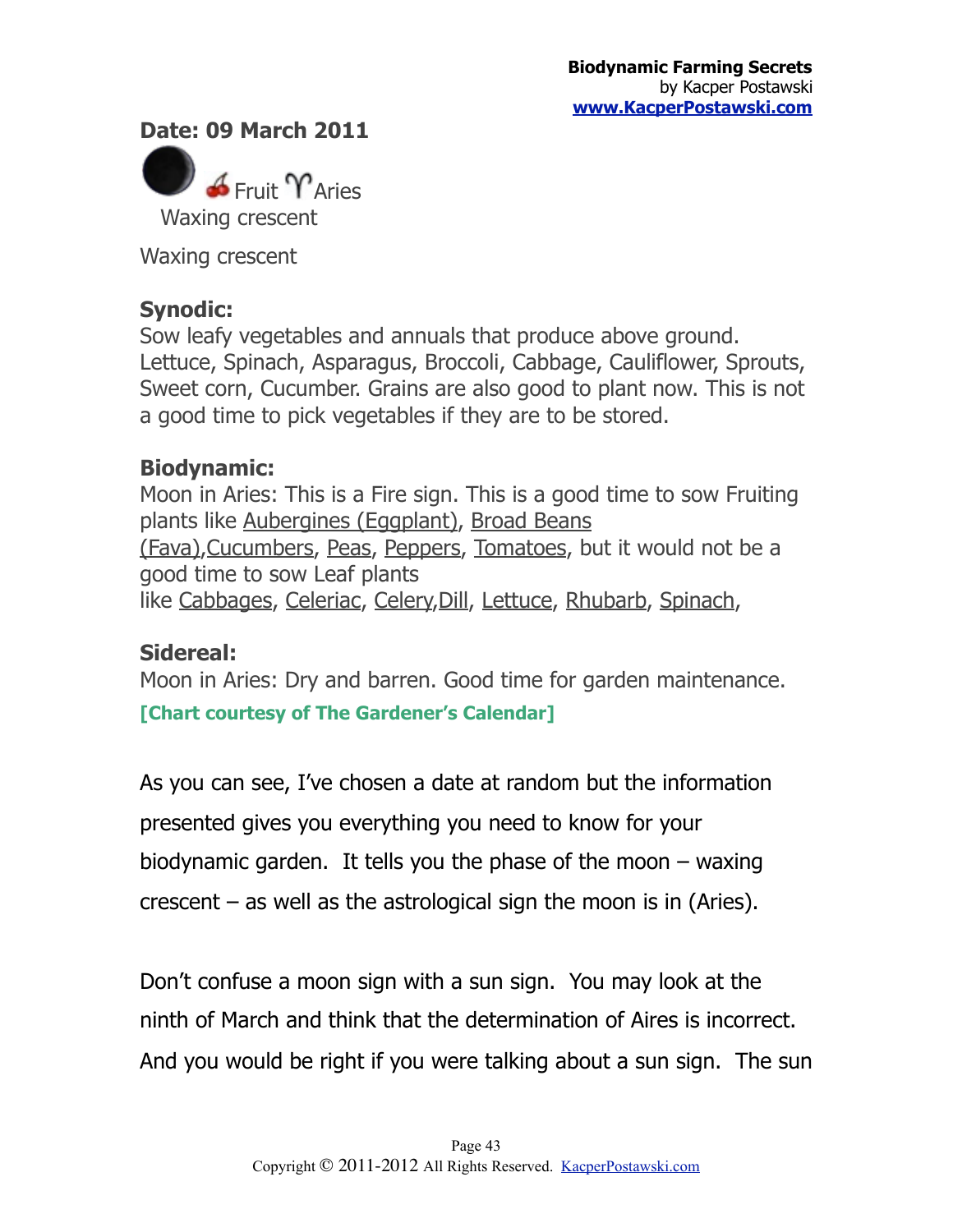is in Pisces on March 9 but the moon is in Aires and the moon is the most important planet for growing.

You will also get information on the types of vegetables and annuals to get ready to plant. One thing you may need to be concerned with is the recommendations of plants on a particular day. For instance, this web site is stating that March 9 is a good time to sow things like sweet corn, beans, eggplant, peppers and tomatoes.

As a gardener, you'll know that If you live in climates that are USDA zone 8 or colder, March is not the time to be planting these vegetables into the ground, it's just too cold. However, these warm season vegetables can be started indoors in March for planting out eight to 10 weeks later.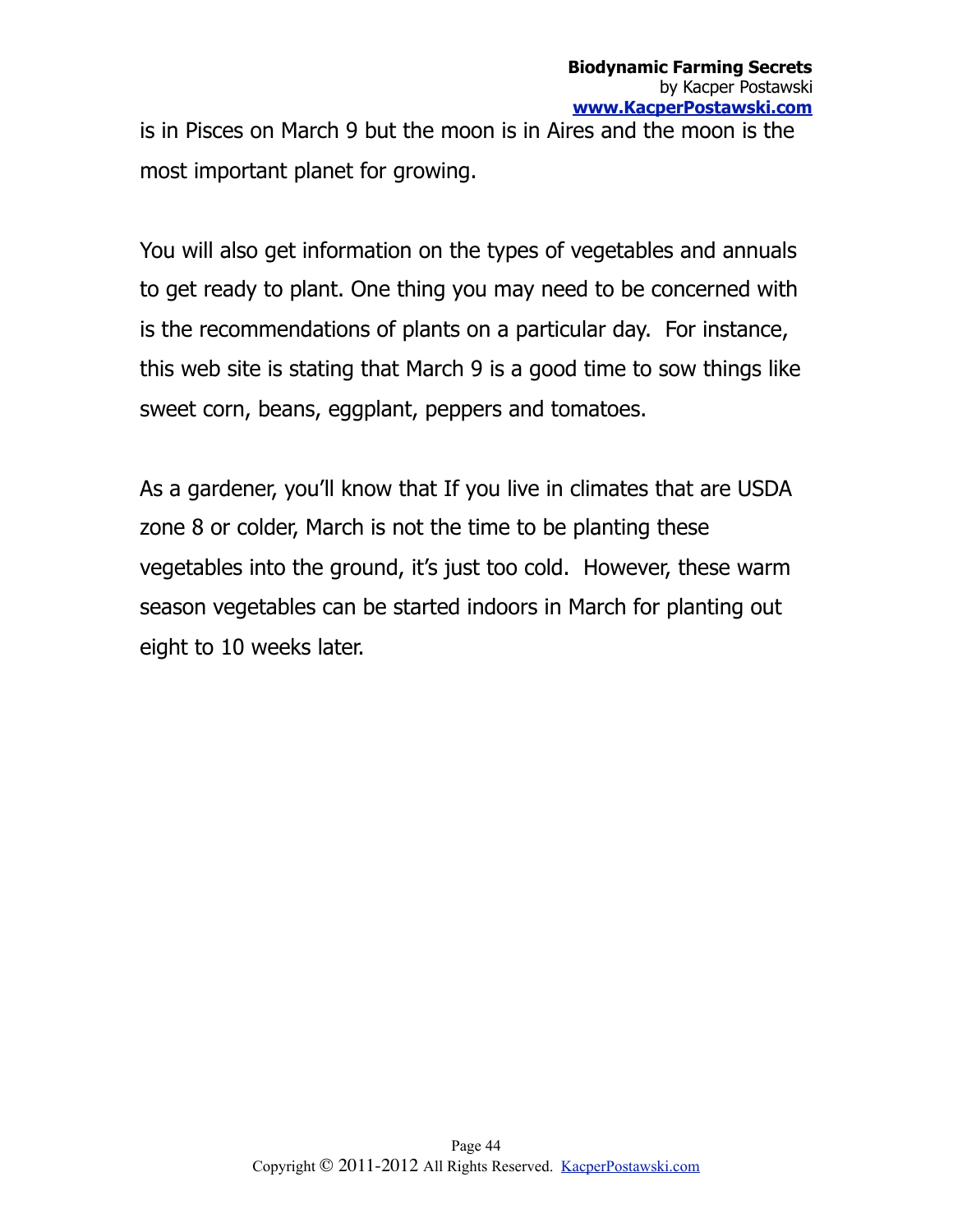## <span id="page-44-0"></span>**The Agriculture War**

Thank you for reading this e-Book, and starting your journey into biodynamics.

As you now can see, biodynamics is really quite simple... however, 99.99% of farmers, even organic farmers, have no idea that any of the above information even exists.

The results you'll get by applying these simple methods are simply mind-blowing. I'll let you discover that for yourself.

Presently there is a large full scale agricultural war happening as companies like Monsanto are trying to dominate the entire planet with their GMO seeds. Poor farmers in developing 3rd world countries are forced to get these seeds and rely on them, as they simply can't grow normally anymore(thanks to GMO)

With biodynamics, we can heal the soil, heal the Earth, and begin growing again. We can do what the genocidal GMO maniacs don't want us to do.

Everyone needs to know about this. Spread the word!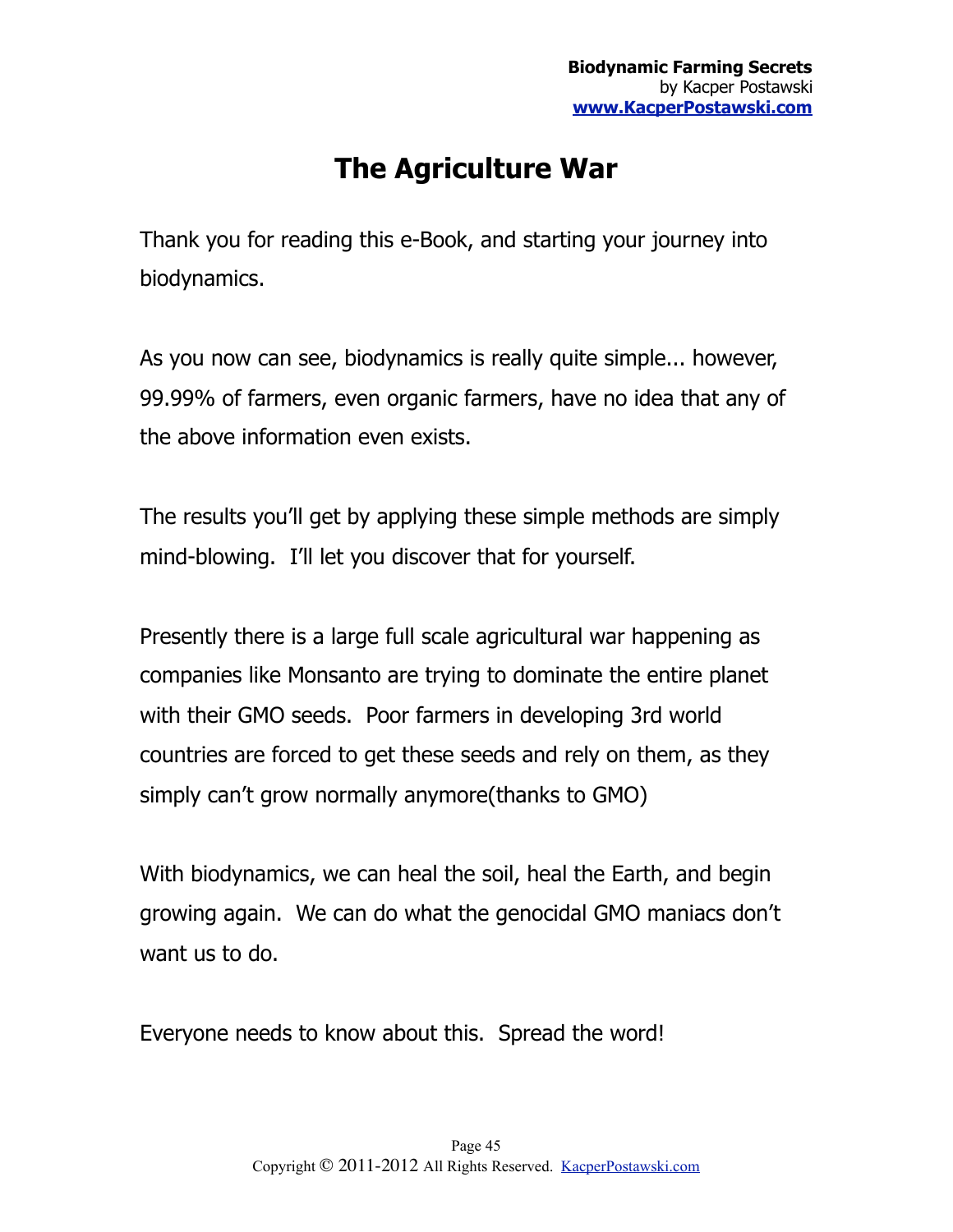#### **Movies & Videos I Recommend**

If you enjoyed this book, you'll love these, they'll be helpful in demonstrating some of the things I've been talking about here:

#### 1. **One Man, One Cow, One Planet**

This is a beautiful movie about one biodynamic farmer who travels all around the world teaching people about biodynamics. Incredibly inspiring! [http://www.foodmatters.tv/\\_webapp\\_291494/Food\\_Production\\_-](http://www.foodmatters.tv/_webapp_291494/Food_Production_-_A_Model_For_The_Future) [\\_A\\_Model\\_For\\_The\\_Future](http://www.foodmatters.tv/_webapp_291494/Food_Production_-_A_Model_For_The_Future)

#### **2. Arderlea Biodynamic Farm Videos**

Watch all the YouTube videos by these guys, they're awesome. This video demonstrates the cow horn 501 BD technique, and shows the over-all spirit of Biodynamic Farming:

[http://www.youtube.com/watch?](http://www.youtube.com/watch?v=fhJg_0ouUTM&playnext=1&list=PL4581B9996B0CD85D)

[v=fhJg\\_0ouUTM&playnext=1&list=PL4581B9996B0CD85D](http://www.youtube.com/watch?v=fhJg_0ouUTM&playnext=1&list=PL4581B9996B0CD85D)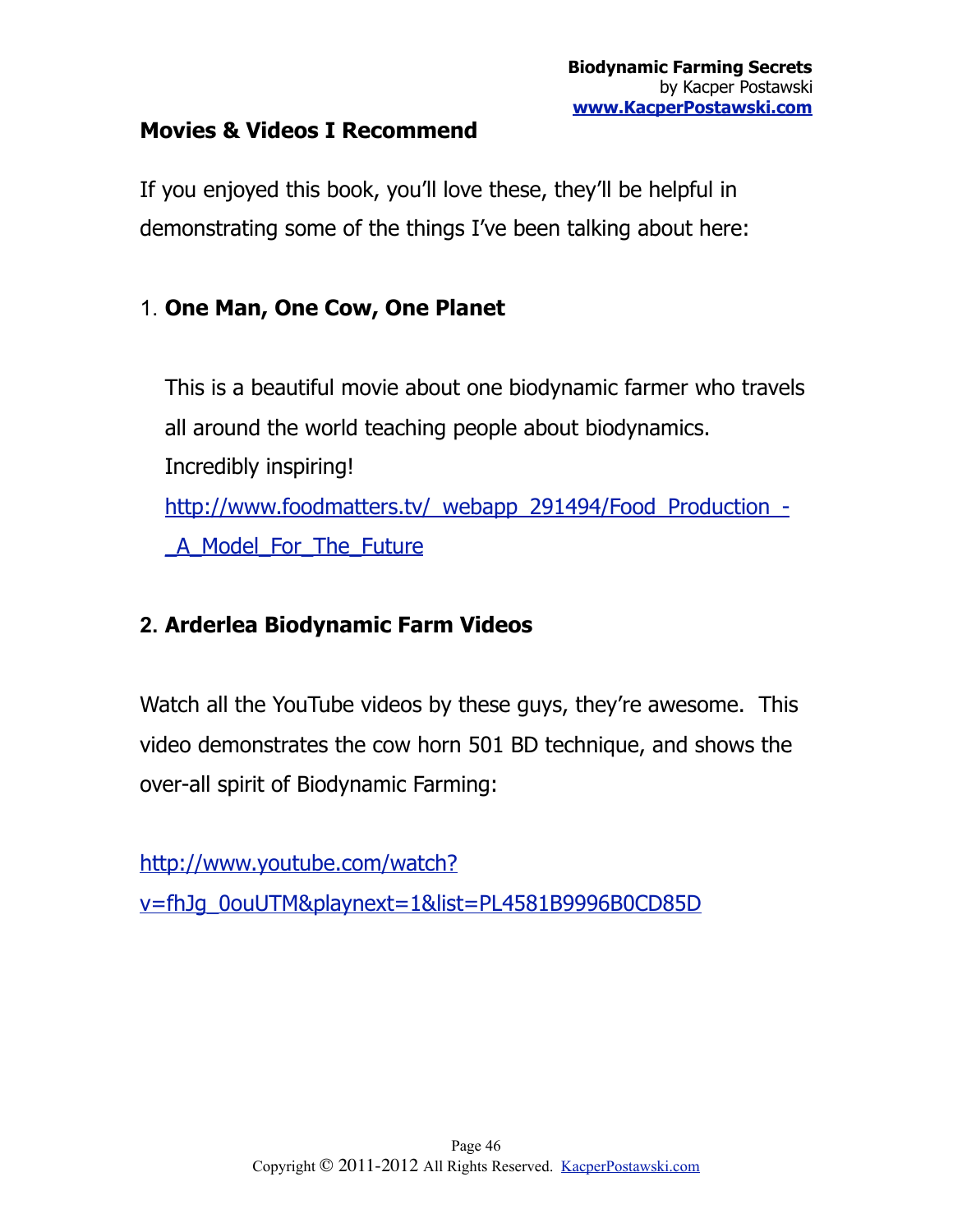## **Other Great eBooks**

If you enjoyed this Book, you'll love the **Eden Biodome Revolution.** Which shows you how to construct your own geodesic biodome to grow food year round, **even in the dead of winter.**



## **[Click Here for Eden Biodome Revolution](http://www.BiodomeRevolution.com)**